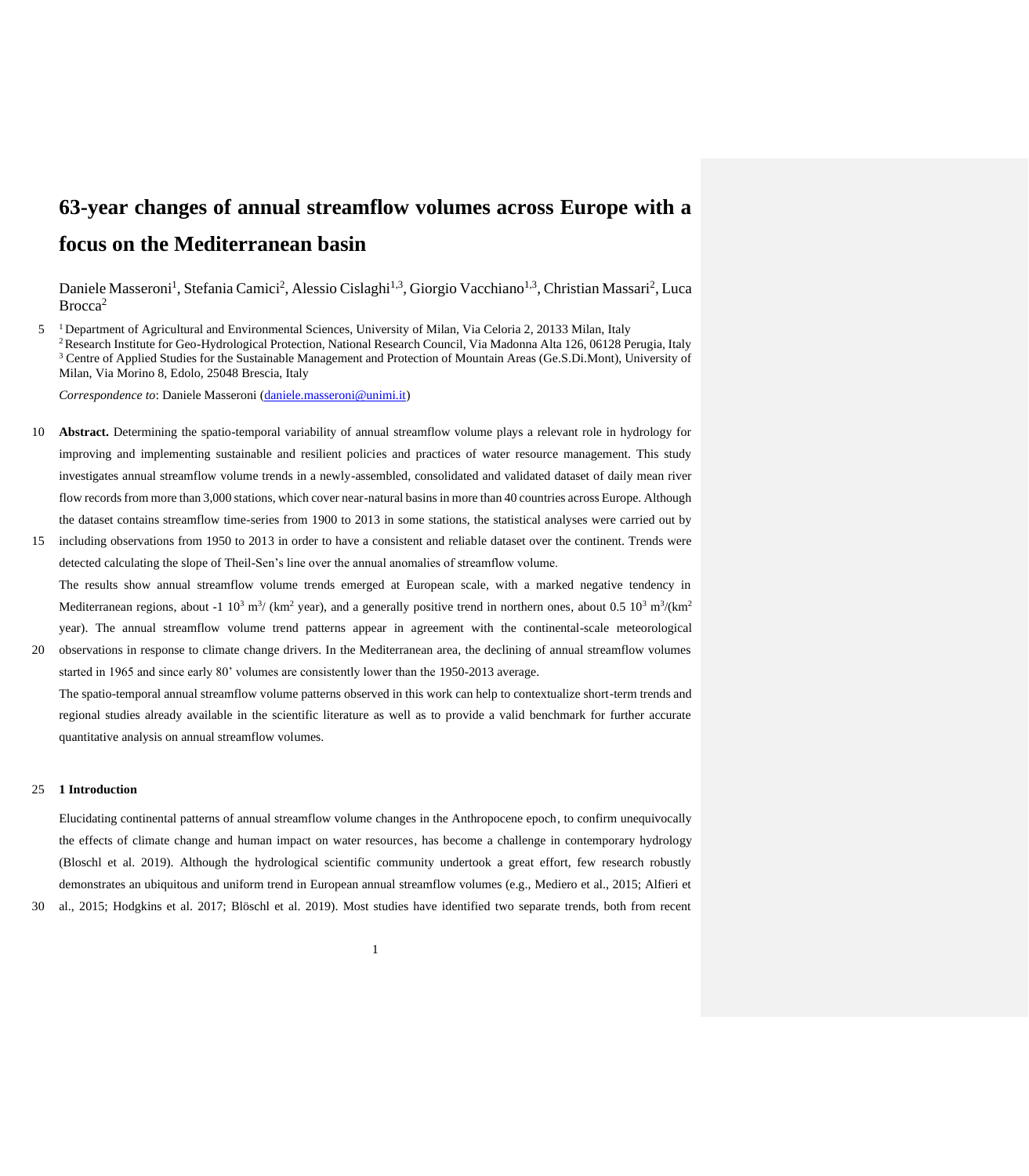observations and using model projections sensitive to climate change: reduced flows in Southern and Eastern Europe (e.g., Stahl et al. 2010, Caloiero et al. 2018), and increased flows in Central and Northern Europe (up to minus or plus 45% after 1962 according to Teuling et al. 2019; -10-30% and +10-40% respectively by year 2050, under SRES A1B, according to Milly et al. 2005). Lehner et al. (2006) indicated large critical regions in southern and southeastern Europe for which significant

35 changes in river flow drought are expected, and Feyen and Dankers (2009) projected increases in streamflow drought severity and persistence in most parts of Europe.

Models have also highlighted a reduction through time of areas with increased runoff, and an expansion of those decreased runoff (e.g., a north-bound expansion of drying in the Mediterranean area) (Milly et al. 2005). Similar trends were also found when analyzing trends in zero flow days (Tremblay et al. 2020 ) and peak flows or flooding frequency, although with high

40 sensitivity to catchment size (Bertola et al. 2020 ). Most of such change has been attributed to changes in precipitation, with a less important role for land use and evapotranspiration change (Teuling et al. 2019). Seasonal flows were also found to experience significant change (Bard et al. 2015, Bormann et al. 2017). Positive trends were

found in the winter months in most catchments. A marked shift towards negative trends was observed in April, gradually spreading across Europe to reach a maximum extent in August. Low flows have decreased in most regions where the lowest 45 mean monthly flow occurs in summer, with some exceptions in catchments buffered by a large groundwater storage capacity

- (e.g. Fleig et al., 2010; Laizé et al., 2010). Bates et al. (2008) summarized European studies that have found generally similar but more spatially explicit patterns including, for example, decreasing future summer flow in Central and East Europe. Also, models sensitive to climate change project that the peak in discharge will occur approximately one month earlier due to increased temperatures and earlier snowmelt in the future, with changes that are much more pronounced and statistically 50 significant for all months under RCP8.5 compared to RCP4.5 (Lobanova et al. 2018).
- Most studies, however, are based on observations limited to the second half of the 20th century (Piniewski et al. 2018, Renard et al. 2008, Birsan et al. 2005, KLIWA 2003, Schmocker-Fackel and Naef 2010, Demeterova and Skoda 2005, 2009, Fiala 2008, Fiala et al. 2010, Teuling et al. 2019). In addition, several studies have highlighted the extreme sensitivity of river streamflow to data selection, method of trend detection, and time window for the analysis (Stahl et al. 2010). Kundzewicz et
- 55 al. (2005, 2017 ) advocated particular caution in interpreting streamflow trend signals resulting from a restricted number of stations with a small recording period, as even small gaps in the data time series or missing values could alter the significance of the statistical tests. Finally, even though trends highlighted by the literature are broadly consistent with spatial patterns of evapotranspiration and precipitation change, the effect of climate change on hydrology at the river basin scale is complex. Large-scale climate or hydrological models can reproduce broad patterns, but are still unable to capture all relevant spatially-
- 60 distributed characteristics of physical catchment structures and associated processes, particularly in regimes with storage and release of water across the seasons (Stahl et al. 2010). Also, extending the analysis to longer time series might reveal unexpected influences from long-term climate variability modes, such as the North Atlantic Oscillation (Hannaford et al. 2003 , Steirou et al. 2017 ) or expected changes in the Atlantic Meridional Overturning Circulation (Rousi et al. 2020 ), which might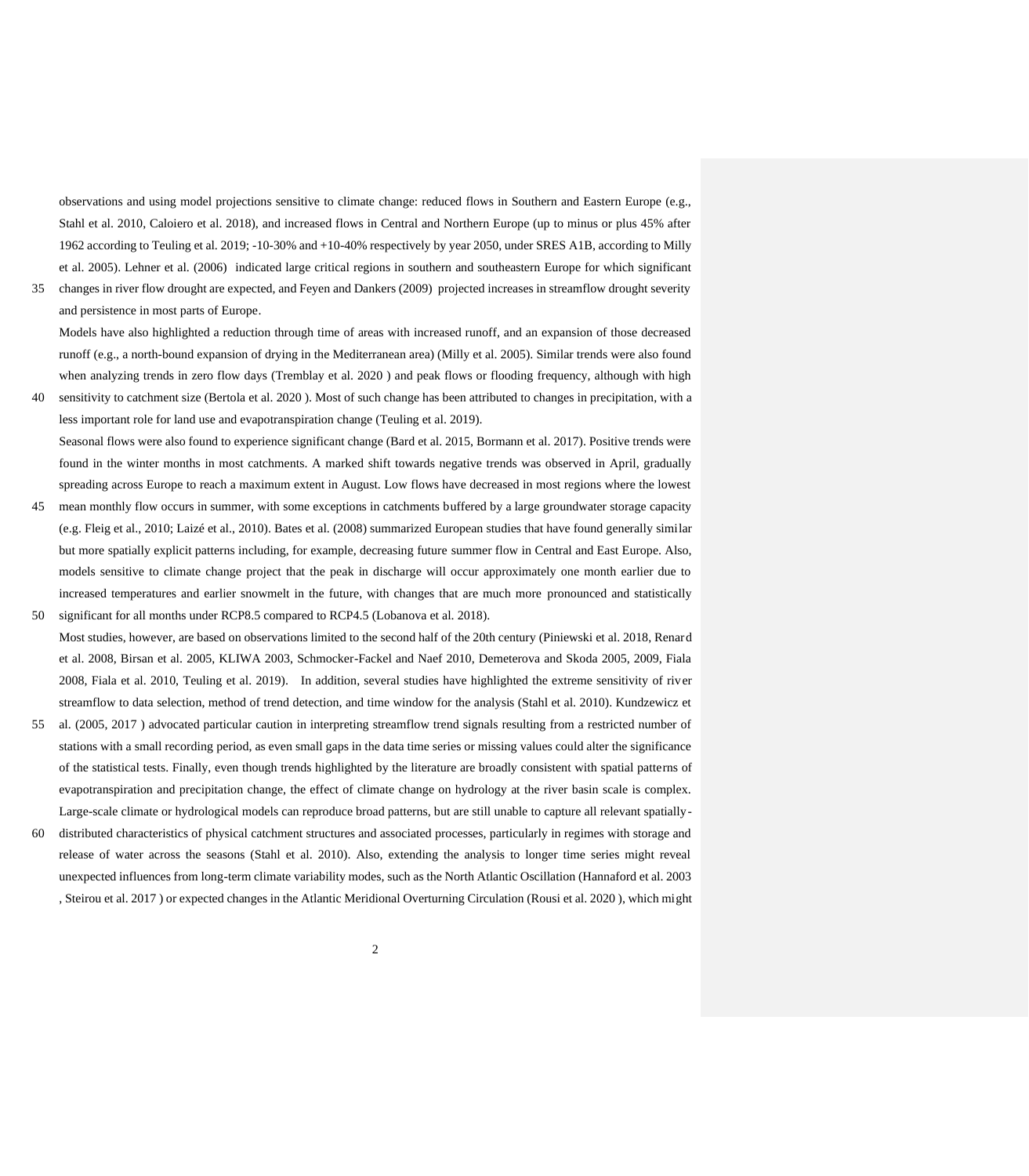introduce spurious trends in analyses focusing on shorter time spans. Finally, noise can be introduced by human modification 65 and appropriation of streamflow, which may also reverse forecasted changes in river flow (Forzieri et al. 2014).

- On this background, it appears more useful soliciting large-scale studies in order to investigate predominant annual streamflow volume continental trends, which can provide basis for understanding processes in regional hydrology. In particular, a special effort should be carried out to focus the analysis of the river flow time series over the Mediterranean area, almost always overlooked in trend studies due to lack of river discharge data.
- 70 To achieve this aim, reliable networks of river streamflow measures in near-natural catchments are necessary. Several countries in the world have nowadays developed reference hydrometric networks composed by gauged stations with long and uninterrupted river flow records (Burn et al. 2012, Hannah et al. 2010). Such networks are generally managed and maintained by regional authorities or civil protection agencies, and are composed by gauging stations for measuring the river water leve l (stage) combined with updated stage-discharge relationships (Kundzewicz and Robson 2004). Datasets for large parts of
- 75 Europe are nowadays available (e.g. for Alpine, Mediterranean, Continental, Baltic and Nordic regions) with thousands of stations and records which starting from the nineteenth century. This amount of data covers a wide variety of catchments, from the small-size (few hundreds of hectares) to large-size (thousands of square kilometers) (Steiru et al. 2017, Mediero et al. 2014). Nevertheless, the development of the hydraulic infrastructures in Europe associated with the increase of population density and a lack of undisturbed natural environments makes measurement less representative of the natural flow conditions
- 80 (Bertola et al. 2019). Recording a high quality streamflow measurements unaffected by potential anthropogenic disturbances and suitable for large-scale trend analysis is a major challenge (Hisdal et al. 2001, 2007, Shorthouse and Arnell 1997). The request of reference river flow dataset of near-pristine catchments has been largely recognized worldwide and has been supported by some international programs. The most famous is the FRIEND program, an initiative supported by the UNESCO International Hydrological Programme (IHO), the European Water Archive (EWA) and the European Environmental Agency
- 85 (EPA) that allows to share scientific information to improve methods applicable in water resources planning and management (Arnell 1997). However, updating streamflow measures and installing new flow meters is not straightforward in Europe. In particular, the organization has become complicated by regional and local jurisdictions, including political, administrative and technical constraints, as well as economical barriers (Viglione et al. 2010). In the absence of national or regional datasets, the Global Runoff Data Center (GRDC) can represent a valid global database of large continental river flow measures in Europe
- 90 (Haddeland et al. 2010, Stahl et al. 2010), despite most studies preferred to combine data with models predictions to fill gaps and reconstruct time series of comparable length (Dai et al. 2009). Hence, the challenge is combining the results of regional and national streamflow measures into a pan-European scale study of annual streamflow volume trends, which uses a consistent methodology on a consolidated and validated continental river flow dataset. In fact, detection and attribution of European trends in annual streamflow volumes can represent a strategic point in water management policies both in terms of flood
- 95 security, drought and desertification control (Ban et al. 2015). National and basin authorities could plan tailored irrigation methods in targeted areas as well as encourage the use of non-conventional water for irrigation or funding modernization of irrigation systems where streamflow negative trends occur (Rogger et al. 2017). On the contrary, authorities could promote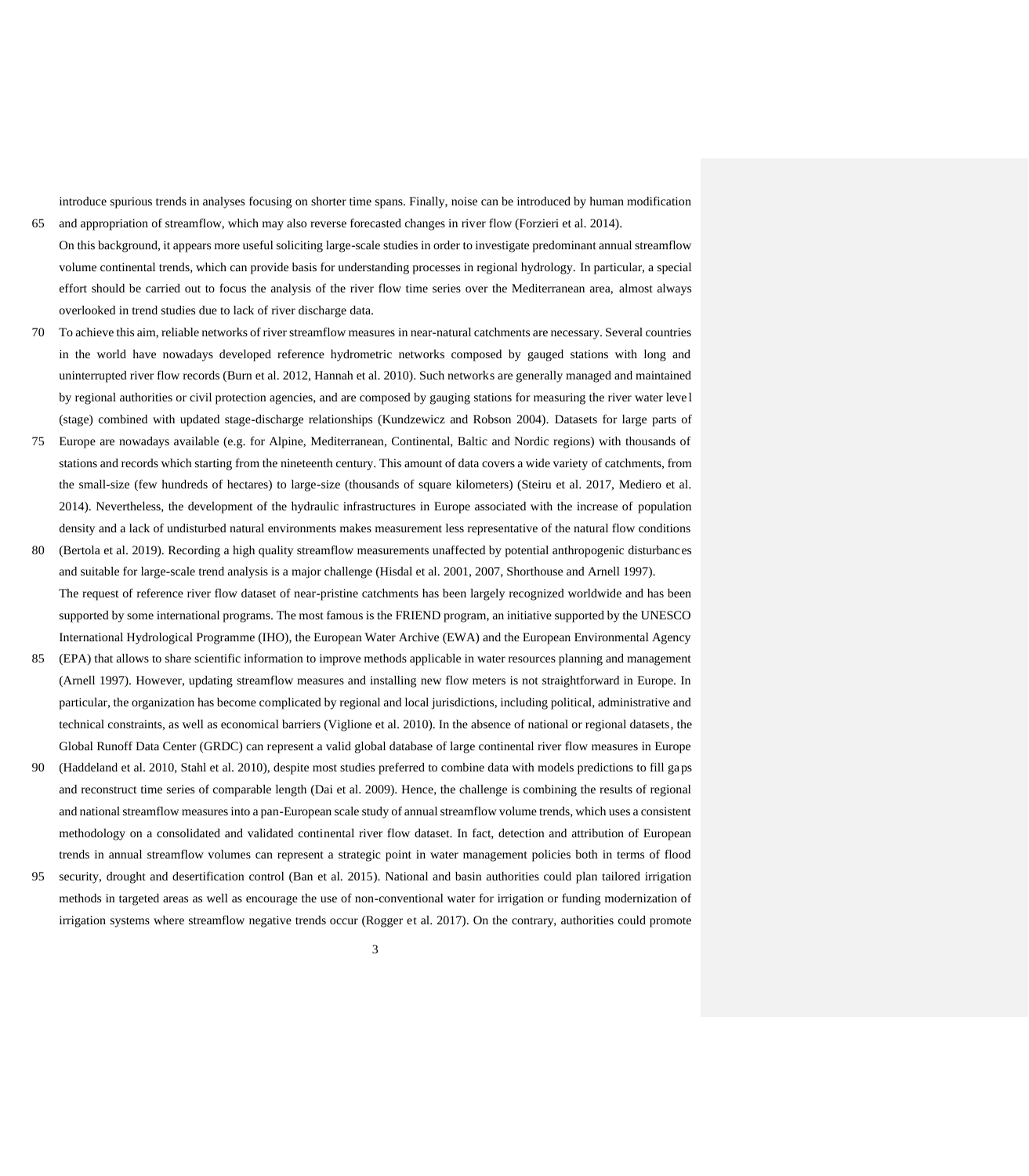the use of natural water retention measures [\(http://nwrm.eu/\)](http://nwrm.eu/) and best management practices (Urbonas and Stahre 1993) in territories affected by a positive trends (Brooks 2013).

- 100 The propose of the present study is, therefore, to provide an analysis of spatio-temporal variability of annual streamflow volumes in the European continent, starting from the analysis of consolidated observations over a long-time period with a particular emphasis on flow regimes relevant for water resource management especially in Mediterranean areas. Specifically, the added value of the present work is (i) to characterize annual streamflow volume trends over the entire European continent, using a long-time period of actual river flow observations, (ii) to deep the analysis on annual streamflow volume trends in the
- 105 Mediterranean area which is under increasing pressures of climate change effects, (iii) to determine whether evidences of a marked inversion point in the annual streamflow volume availability can be found directly in the observations, and (iv) to discuss the outcomes of the present study with previous investigations

#### **2 Material and methods**

# **2.1 River flow data selection and processes**

110 A large dataset of daily river streamflow records measured by 3,913 gauged stations over the entire European continent was analysed for characterizing the continental patterns of the river flow regime over time. The original dataset, compiled by the authors, merges stations from 5 different databases, i.e., the Global Runoff Data Base (GRDC), the European Water Archive (EWA); the Italian ISPRA HIS national database (http://www.hiscentral.isprambiente.gov.it/hiscentral/default.aspx); the Portuguese national database (http://snirh.pt/) and the Spanish national database (http://ceh-115 flumen64.cedex.es/anuarioaforos/default.asp), consisted of observed streamflow, recorded between 1900 and 2013. Unfortunately, not all the gauged stations have been worked since the same time (Fig. 1) and with a consistent and reliable dataset.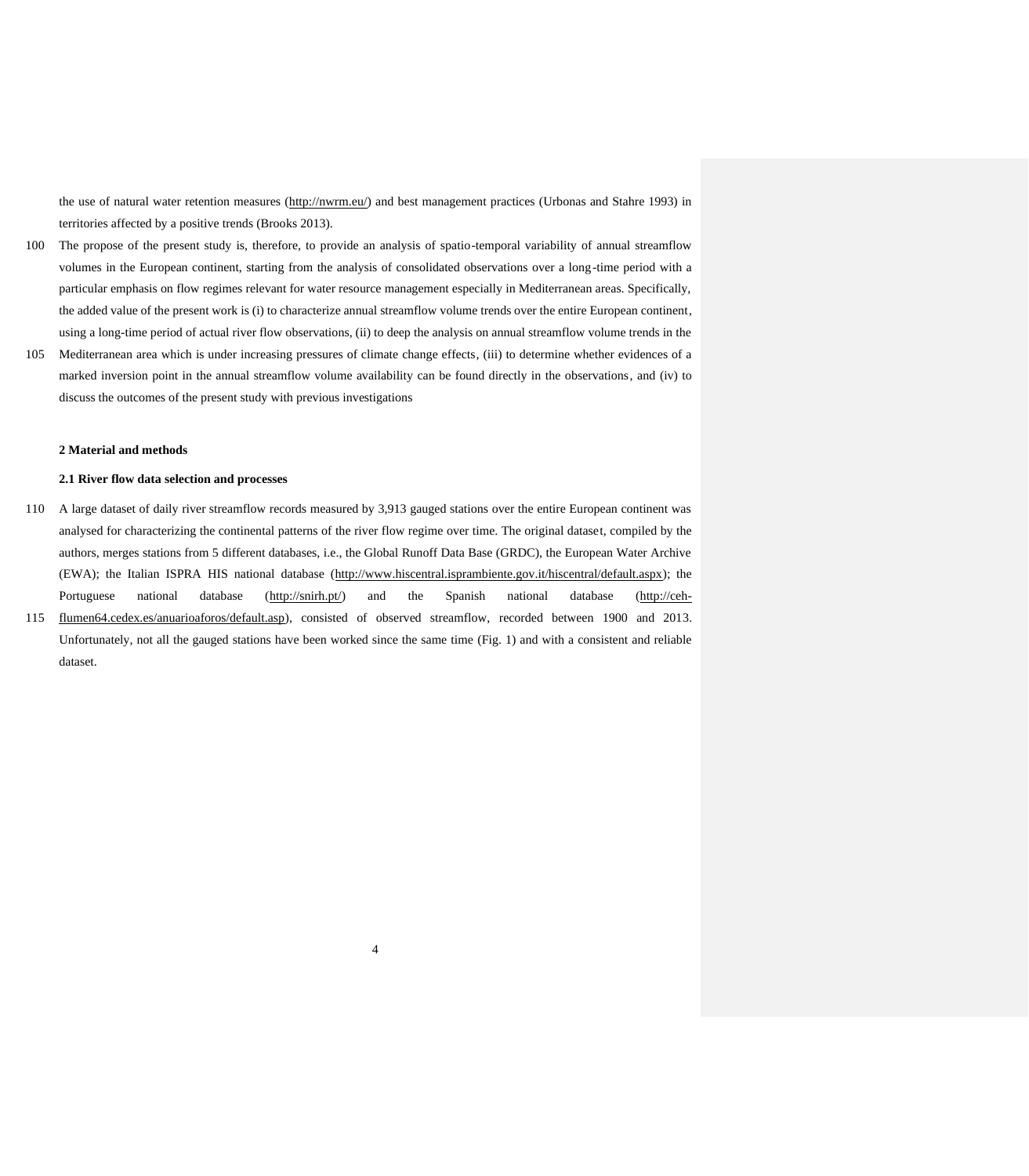

120 **Fig. 1. Available years for the 3,913 gauged stations. Vertical lines in yellow indicate the selected common study period 1950–2013.**

For assessing the reliability of streamflow daily values of each gauged station of the original dataset, a quality control and a homogeneity assessment were performed according the methodologies described in Buishand (1984), Chu et al. (2014), Ghiggi et al. (2019) and Kundzewicz (2015).

- 125 The quality control was conducted in succession on daily and aggregated time-series following the steps reported in Gudmundsson and Seneviratne (2016):
	- (i) a visual hydrograph inspection to identify evident malfunction, consistent gaps and hydrograph disturbs such as presence of dams or reservoirs;
	- (ii) excluding catchments with a drainage area larger than  $100,000 \text{ km}^2$  to minimize the possibility that the human actives
- 130 can significantly cause disturbances on the streamflow time-series (Piniewski et al. 2018);
	- (iii) remove values with negative daily streamflow values;
	- (iv) remove time-series with more than 2 years of missing data.

The homogeneity detection of data series was performed combining four different tests (Gudmundsson et al. 2018): (i) the standard normal homogeneity test of Alexandersson (1986); (ii) the Buishand range test (Buishand, 1982); (iii) the Pettitt test

135 (Pettitt, 1979) and (iv) the Von Neumann ratio test (von Neumann, 1941). Homogeneity tests were carried out using the "iki.dataclim" statistical package for R (Orlowsky, 2014). The streamflow time series were considered as consistent when the null hypothesis at the 1% level was accepted at least in 3 of 4 tests (ECA&D) (Gudmundsson and Seneviratne, 2016; Merino et al., 2016).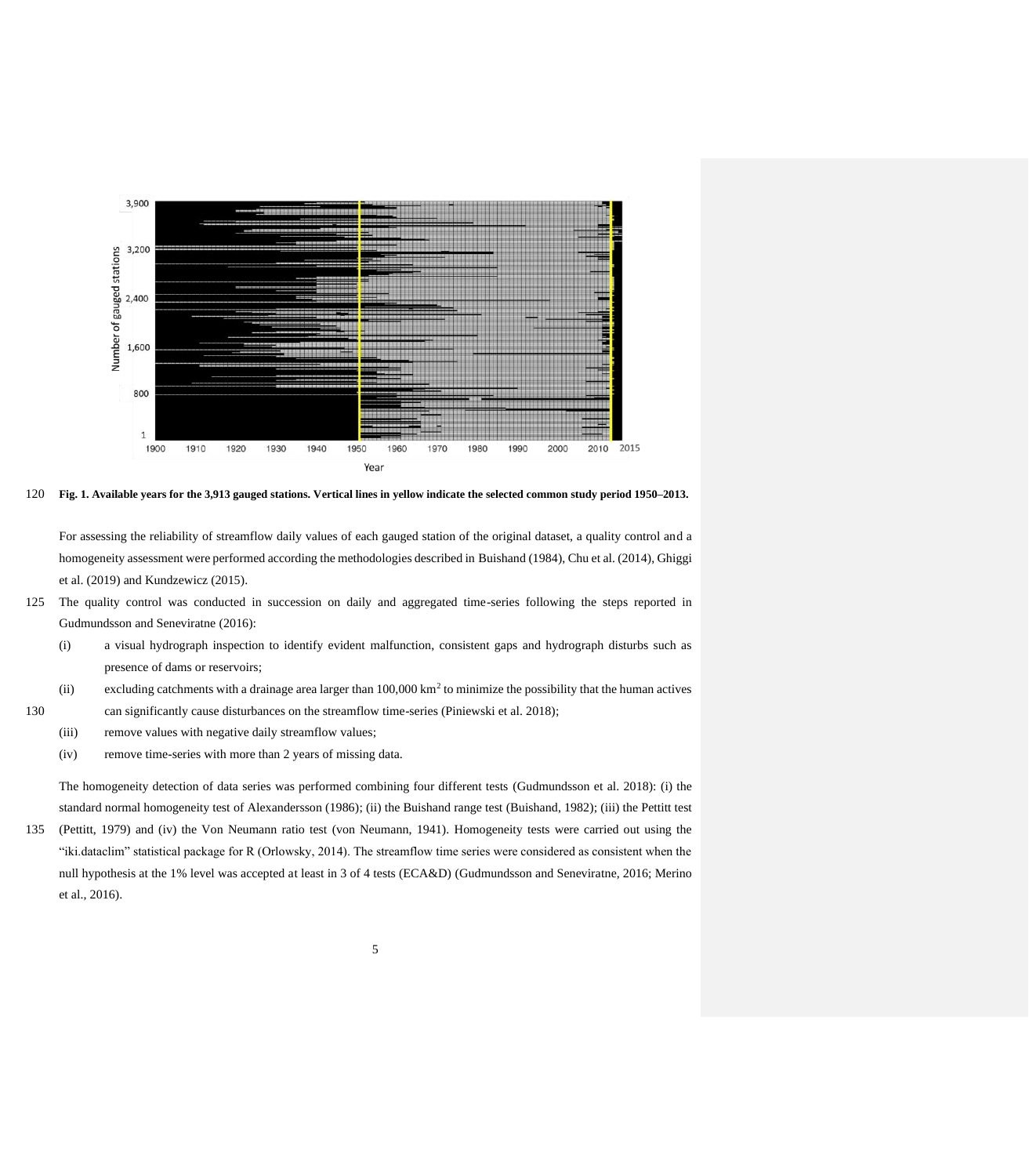Despite potential levels of human-induced alterations of river flow regime could be still present in time-series data after the 140 application of the aforementioned controls, a certain degree of disturbance can be tolerated (Murphy et al. 2013). In order to further reduce the disturbance, high flow conditions were not investigated and we focused the analysis on annual streamflow volumes.

The application of quality control and homogeneity tests led to discard 428 series of data. Thus, 3,485 stations were selected to assembly a dataset that guarantees the best balance between the necessities to investigate a dataset as large as possible

- 145 (which covers a large part of the continent and a nearly complete period of analysis), and to detect a historical variability. Location of the different gauged stations is reported in Fig. 2 on physical European map, whereas some statistics are reported in Tab.1. The selected gauged stations belong to more than 40 European countries especially over the Mediterranean basin. In fact, about one third are located in Spain, French and Italy. The dataset provided time-series data from 1950 to 2013 (i.e. 63 year study period has been considered as the maximum record length enable to guarantee a uniformity of series of data among
- 150 the stations as reported in Fig. 1).



**Fig. 2. Map of European study area. Digital Elevation Model (DEM), main rivers and lakes as well as position of gauging stations are presented.**

155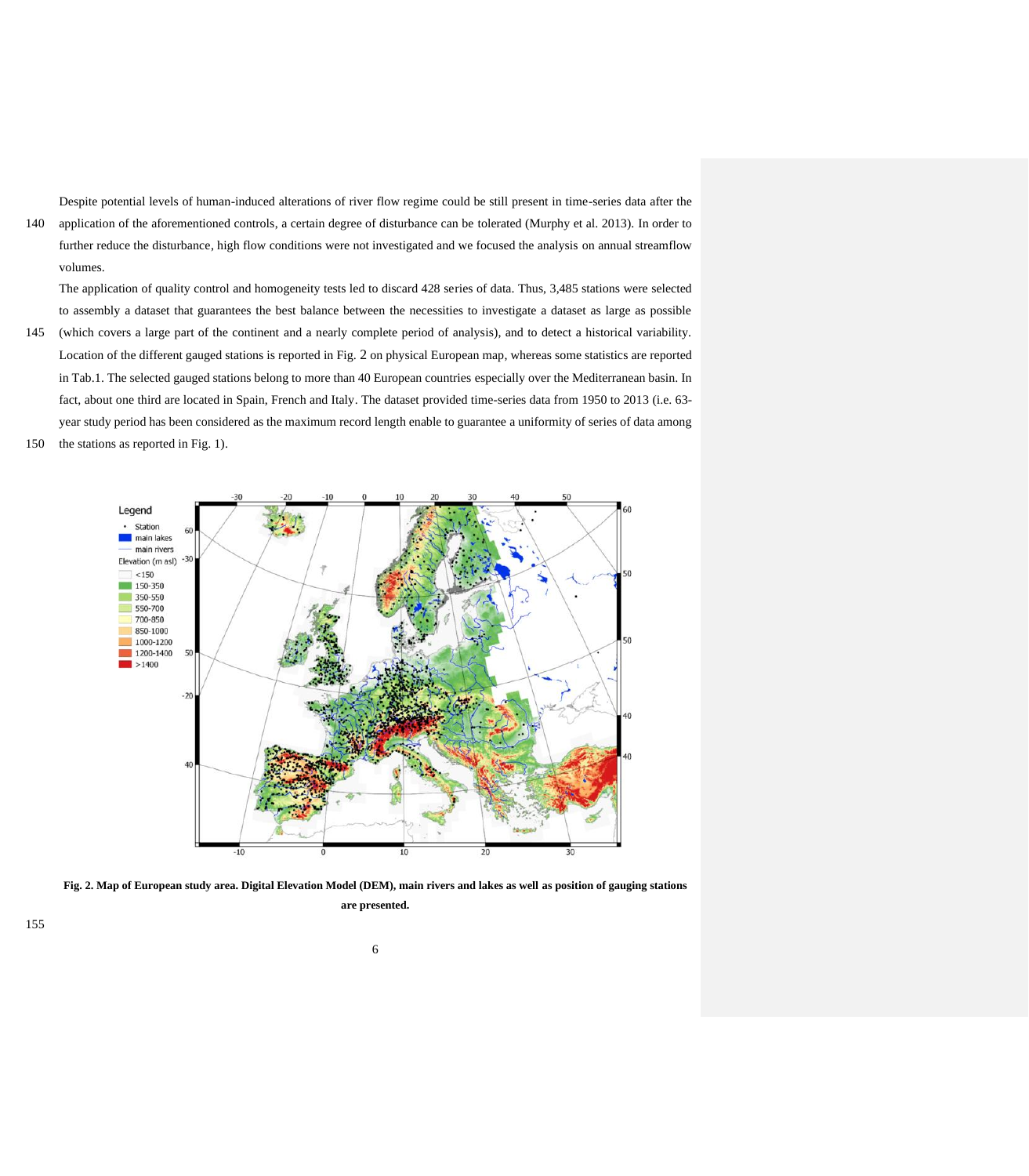| Area range $(km^2)$ | Percentage of basins (%) | Elevation of basin centroid (m asl) | Annual streamflow volume (Mln $m^3$ ) |
|---------------------|--------------------------|-------------------------------------|---------------------------------------|
|                     | Maximum – Minimum (Mean) |                                     | Maximum – Minimum (Mean)              |
| $0-100$             | 30                       | $2900 - 2(677)$                     | $247.40 - 40.81(112.78)$              |
| 100-200             | 21                       | $2700 - 19(510)$                    | $241.85 - 44.15(139.03)$              |
| 200-300             | 13                       | $2170 - 30(320)$                    | $306.06 - 52.82(154.01)$              |
| 300-400             | 10                       | $2200 - 11(621)$                    | $338.43 - 68.38(188.40)$              |
| 400-500             | 7                        | $1980 - 10(321)$                    | $431.28 - 80.36(246.83)$              |
| 500-600             | 6                        | $1970 - 21(452)$                    | $526.43 - 106.32(307.59)$             |
| 700-800             | 5                        | $1856 - 31(322)$                    | 554.09 - 90.12 (312.32)               |
| 800-900             | 3                        | $1879 - 12(398)$                    | 671.32 - 98.89 (363.59)               |
| 900-1,000           | 3                        | $1900 - 10(532)$                    | 889.22 - 143.21 (488.03)              |
| >1,000              | 2                        | $1970 - 8(601)$                     | 931.21 - 150.01 (498.98)              |

**Tab. 1. Overall characteristics of examined basins.** 

About 90% of stations belongs to catchments with size less than 1,000 km<sup>2</sup> of which more than 50% ranging from 1 to 200 km<sup>2</sup> . Temporal autocorrelation level of the selected near-natural daily streamflow series was verified calculating lag-1 serial 160 autocorrelation coefficient with a 95% of confidence bounds as suggested by Khaliq et al. (2009), Kulkarni and von Storch (1995) and von Storch (1995). All autocorrelation coefficients were found included in the confidence bounds, as shown in Fig. 3, and, therefore, they can be considered ready for the trend identification.

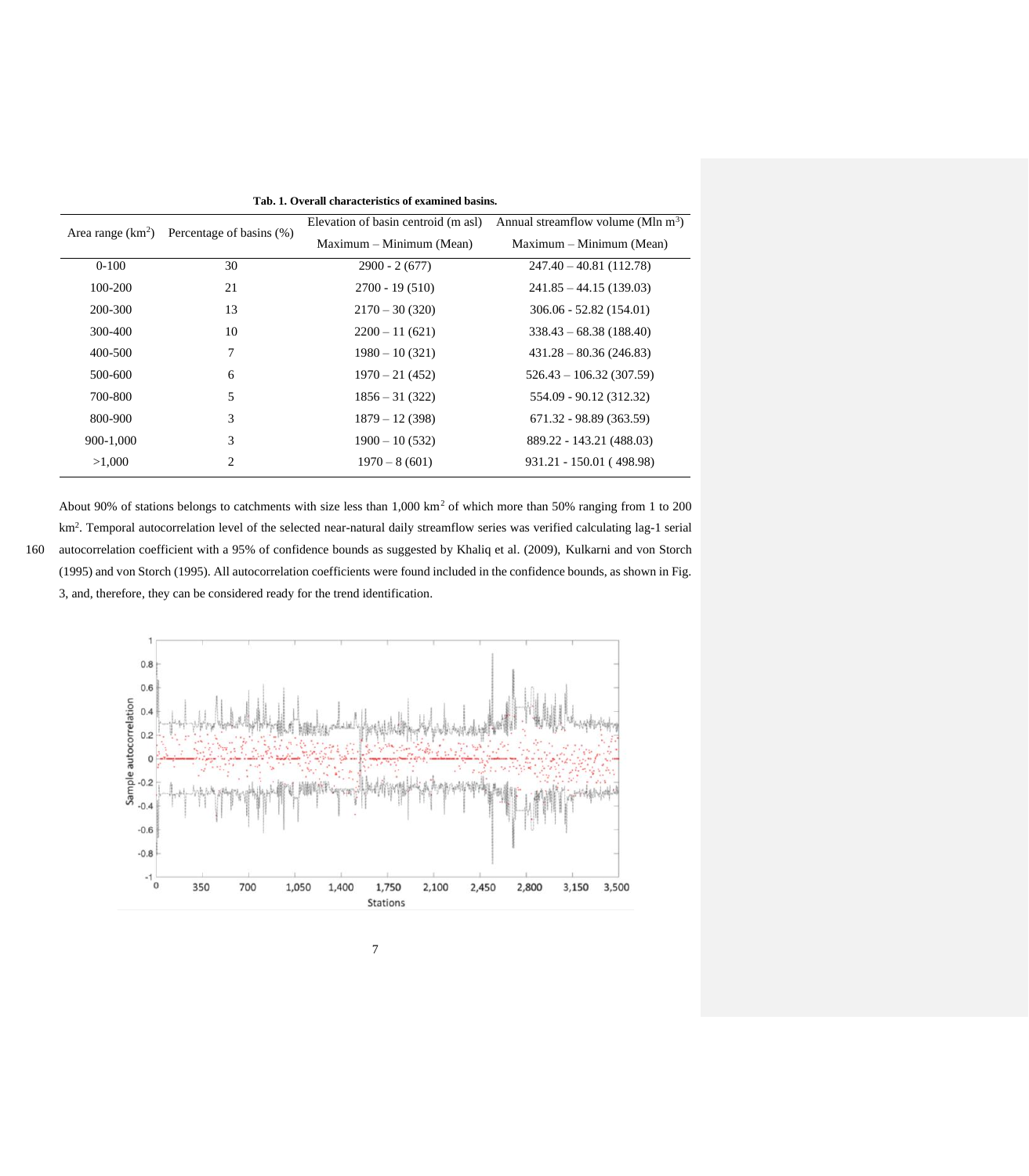165 **Fig.3. Samples autocorrelations. Red points are the value of lag-1 autocorrelation coefficient, whereas black dotted lines represent the 95% confidence bounds.**

#### **2.2 Trend detection**

Trend magnitude of a hydro-meteorological series of data is usually estimated using the Theil–Sen's estimator (Theil, 1950; 170 Sen, 1968), a non-parametric test usually adopted for indicating monotonic trend and amplitude of change per unit time. It is a robust estimate of the magnitude of a trend in hydrological and climatic time-series as demonstrated in literature (e.g., Kundzewicz and Robson 2004, Stahl et al. 2010, Burn et al. 2012, Hammanfor et al. 2013). In the present study, the slope of Theil-Sen's line, known as Theil-Sen's slope or Sen's slope, was calculated on the annual anomalies in streamflow volumes,

an alternative modality with respect to the common application on direct streamflow data (Birsan et al. 2005). The annual

- 175 anomalies in volumes were detected by comparing them with the baseline obtained by averaging annual streamflow volumes in the entire period of observation for each station. This strategy allows to emphasize trends, minimizing the random errors derived from uncorrected measures or unexpected signals, as already tested by Pandžić and Trninić (1992). A positive anomaly indicates that the observed annual streamflow volume is greater than the baseline, while a negative anomaly indicates the observed annual streamflow volume is lower than the baseline. The value of each anomaly was divided for the catchment area
- 180 obtaining volume anomalies per unit of area. Moreover, significance of the annual streamflow volume trend was tested by adopting a non-parametric statistical approach based on Mann-Kendall (MK) (Mann, 1945; Kendall, 1975) test. Such test has already shown its robustness in trend detection, in case of non-normally distributed data such as the meteorological and hydrological series (e.g., Yue and Wang 2002; Yue et al. 2003; Yue and Pilon 2004; Piniewski et al. 2018). In particular, if the result of the test is returned in  $H = 1$ , it indicates a rejection of the null hypothesis (i.e., presence of trend) at the alpha
- 185 significance level (here assumed equal to 0.05). Conversely, if  $H = 0$ , it indicates a failure to reject the null hypothesis at the alpha significance level (i.e., no presence of trend). In the present study, we decided to maintain the integrity of the dataset focusing on the same time frame for all the study domain without splitting it in periods of different lengths. This procedure was already proposed in the study of Durocher et al. (2019) where preferred to discard all those time-series with missing data over a threshold rather than considered different time windows.

# 190 **3 Results and discussion**

## **3.1 Annual streamflow volume trends in Europe**

Anomalies in annual streamflow volumes for each gauged station was calculated, and in Fig. 4a and b an example of positive and negative trend evaluated thought the slope of the Theil-Sen's line and confirmed by MK test for two stations located in central Europe, is reported.

a b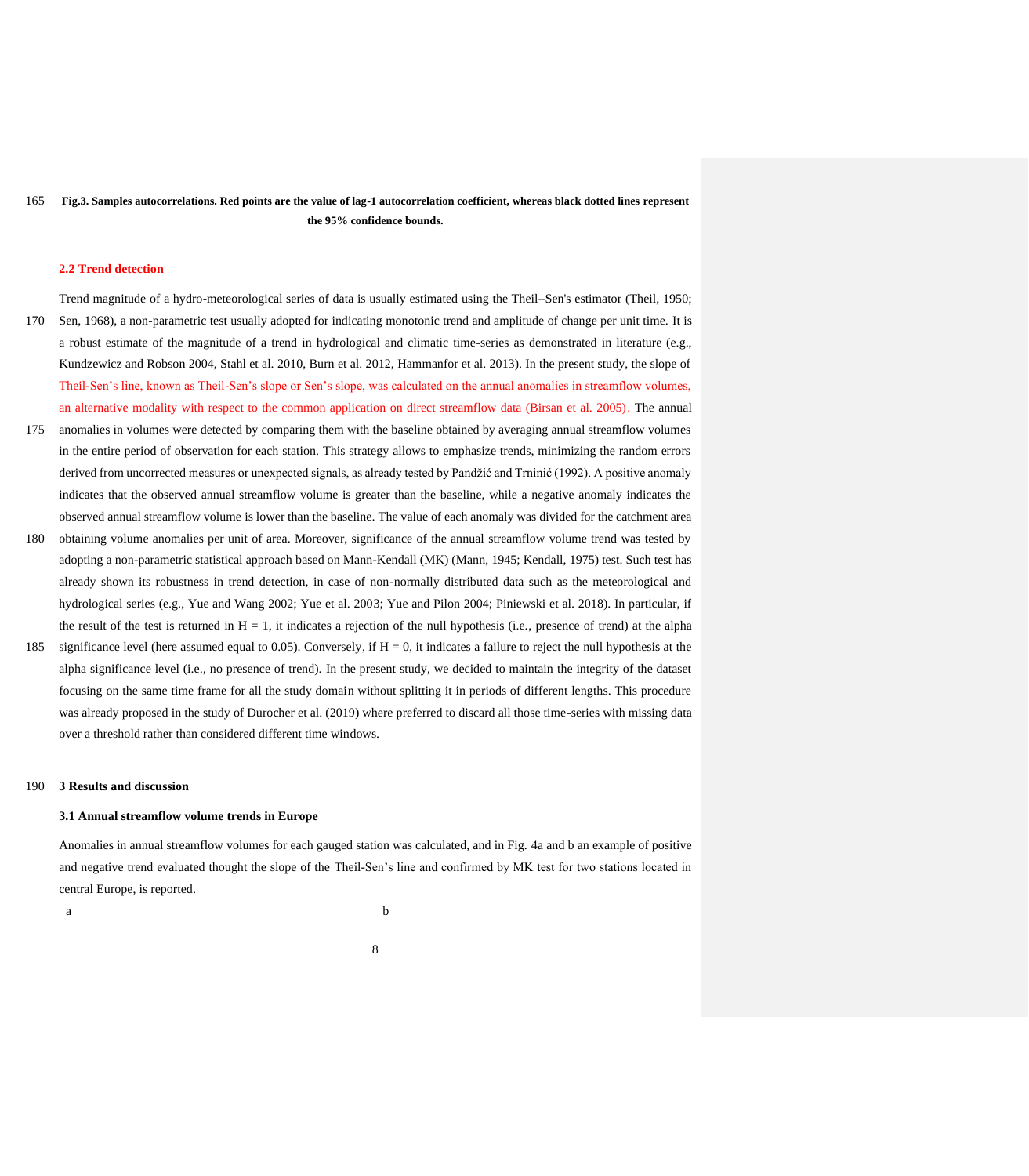

195 **Fig. 4. Anomalies in annual streamflow volumes for the station of Neustadt (a) and Goerlitz (b). In the graphs, the slope of the Theil-Sens's line, H and p-value of the Mann Kendall test are also reported.** 

Results found that in 95% of the European gauged stations (i.e. 3,310 stations) the MK test confirmed the presence of a trend in annual streamflow volumes. In general, 70% of positive and 30% of negative trends in annual streamflow volume anomalies 200 is recognized, with clear positive trend in northern regions and negative trend in southern ones, as shown in Fig. 5.

- Adopting the subdivision of the European continent in the four macro-regions as provided by Gudmundsson et al. (2017) and Fernandez-Carrillo et al. (2019) i.e., Boreal, Continental, Atlantic and Mediterranean areas, the results show a marked negative trend in annual streamflow volumes especially in Mediterranean region with about 90% of stations with negative trend. The percentages of positive and negative trends for each macro-region are summarized in Tab. 2. The results reveal that, on average,
- 205 a decrease in annual streamflow volume of about -1  $10^3$  m<sup>3</sup>/(km<sup>2</sup> year) in Mediterranean areas and an increase of about 0.5  $10^3$  $m^3/(km^2 \text{ year})$  in northern regions occur.

The spatial pattern of the annual streamflow volume trend reported in Fig. 5, appear broadly consistent with the findings obtained in previous sub-regional studies of Piniewski et al. (2018), Ilnicki et al. (2014), Bormann and Pinter (2017), Bard et al. (2015), Milly et al. (2005), Milliman et al. (2008), Manabe et al. (2004) and Dai et al. (2009). Although based on observed

210 streamflow time-series with many differences (i.e., time interval, time length, methodology of measurement, etc.), sometimes affected by local river regulation or hydraulic infrastructure, and often completed with model-derived data, these studies predominantly found positive trends in regions close to the Atlantic Ocean and North Sea and negative trends in areas close to the Mediterranean Sea.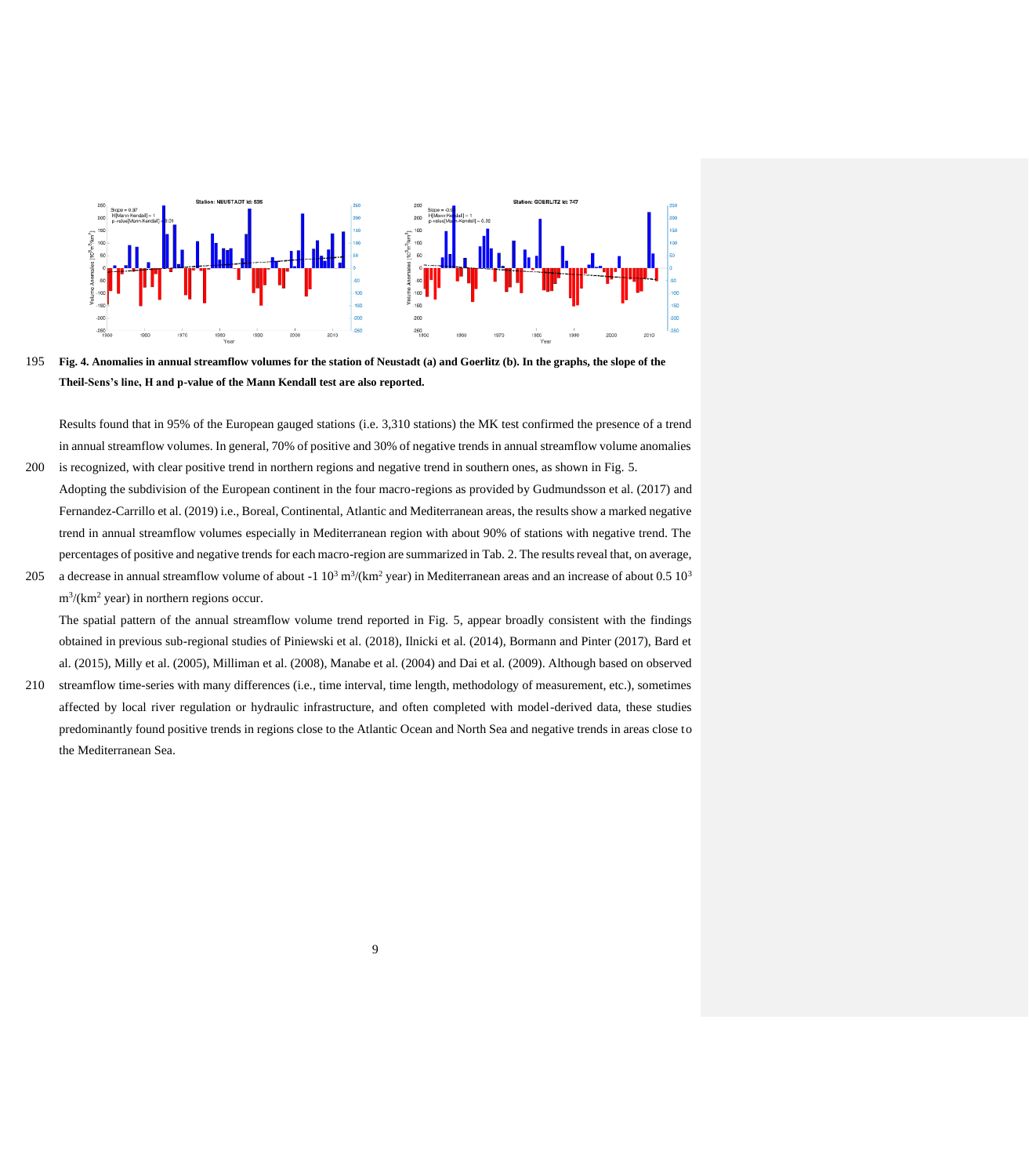

215

**Fig. 5. Annual trend of streamflow volume anomalies in European continent subdivided in Boreal, Continental, Atlantic and Mediterranean regions. Only significant trends are shown.** 

**Tab. 2. Percentage of significant (i.e., 3,310 stations) positive and negative trends in annual streamflow volumes in the European**  220 **macro-regions.**

| Region        | Number of stations | Positive trend | Negative trend |
|---------------|--------------------|----------------|----------------|
| Boreal        | 323                | 307            | 16             |
| Continental   | 694                | 472            | 222            |
| Atlantic      | 1191               | 846            | 345            |
| Mediterranean | 1102               | 88             | 1014           |
| Total         | 3310               | 1713           | 1597           |

The European spatial pattern of the annual streamflow volume trend appears congruent also with the observed European precipitation long-period changes as shown in Fig. 6a, where the annual streamflow volume trends are overlapped to daily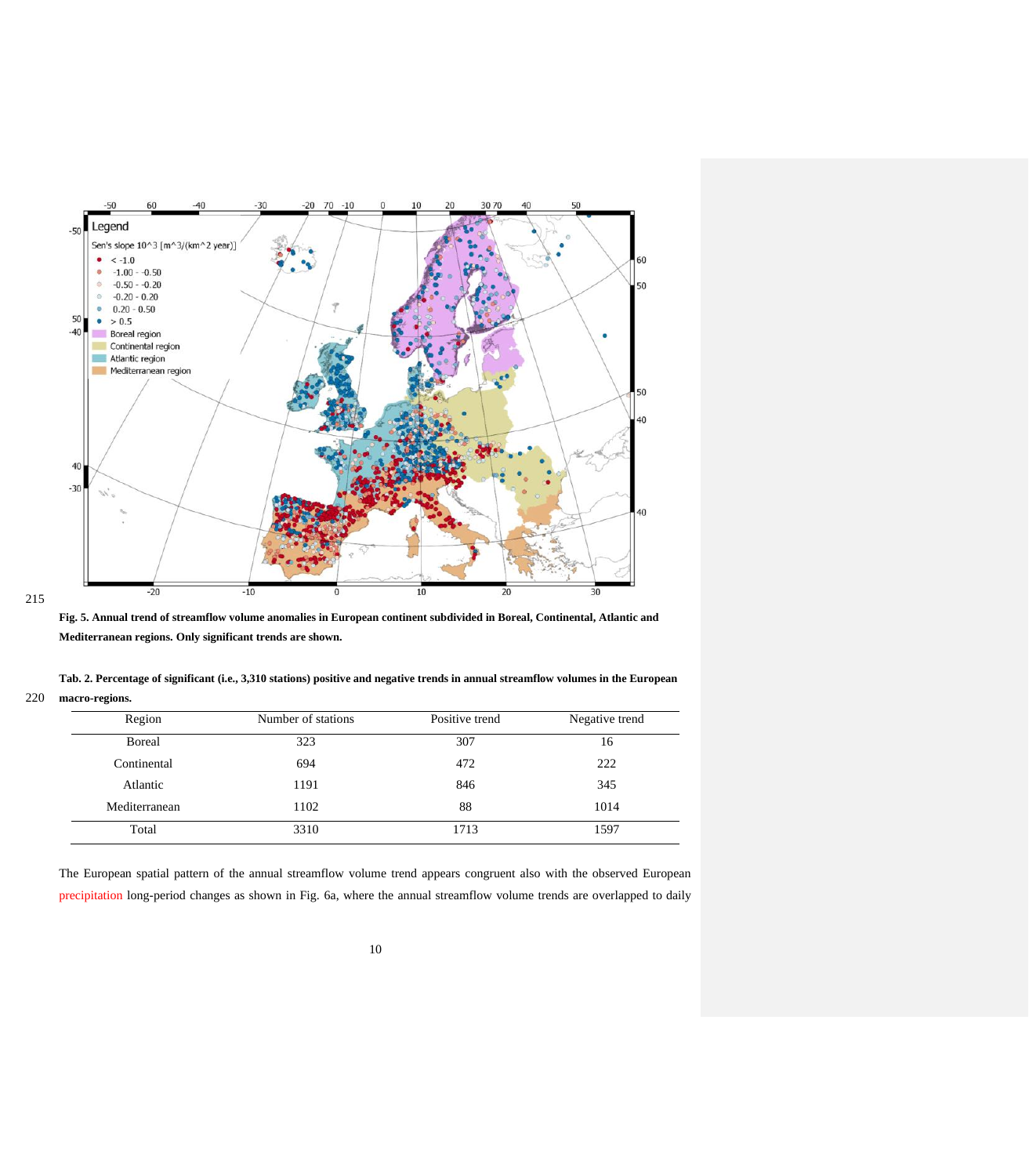mean precipitation trend maps obtained by E-OBS gridded dataset 20.0e [\(https://www.ecad.eu/](https://www.ecad.eu/) - Morice et al. 2012) for the

**Codice campo modificato**

- 225 same selected period of daily streamflow series (i.e. 1950-2013).
	- A



b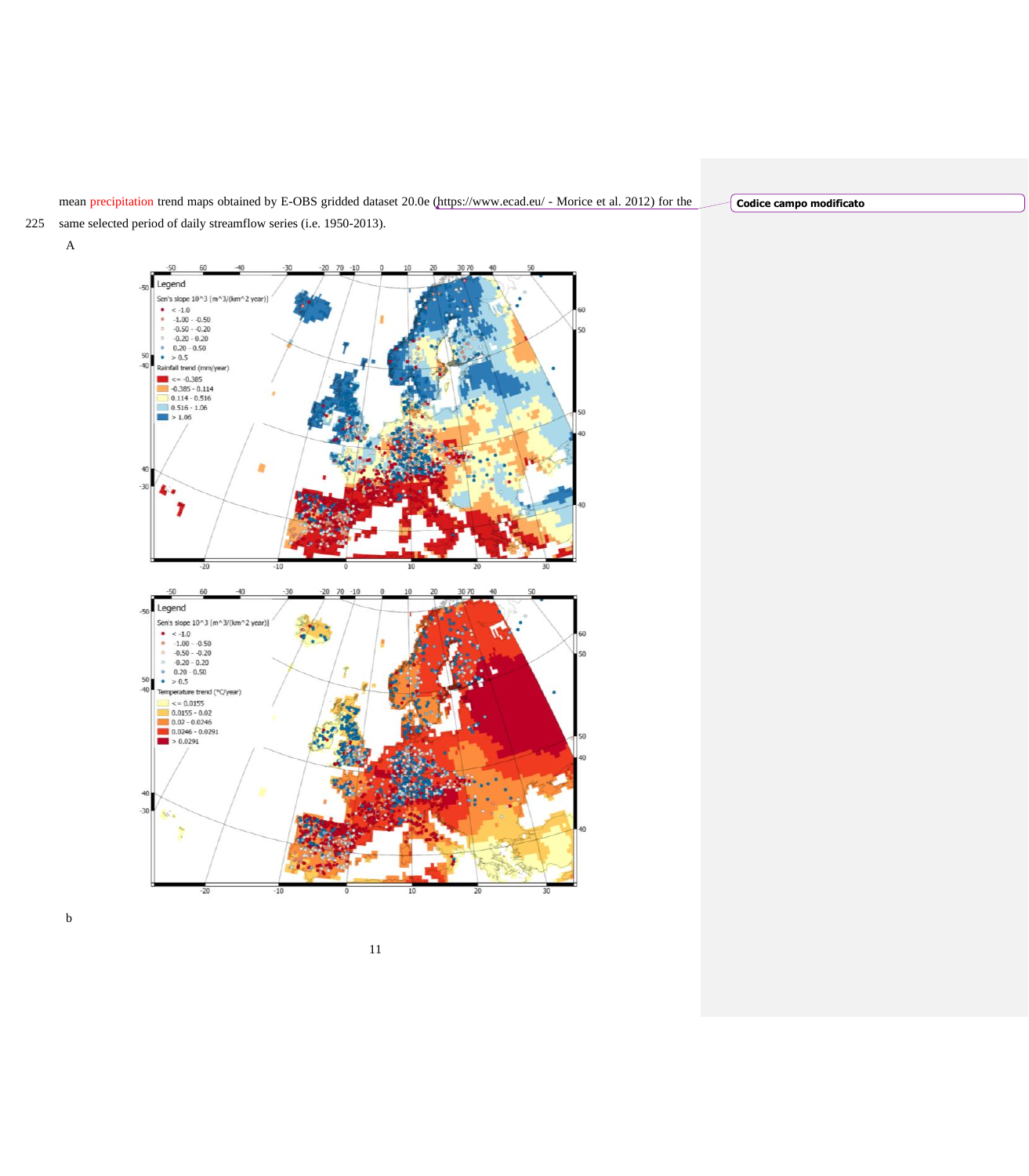# **Fig. 6. Comparison between annual streamflow volume trends and daily mean temperature (a) and precipitation (included snowto-liquid equivalent) (b) trends over the European continent. Only significant trends are shown.**

Concerning precipitation changes, the Mediterranean regions are affected by a marked negative trend (even below -3

230 mm/decade), while Boreal and Atlantic regions are characterized by a positive trend which can overcome 10 mm/decade. The spatial distribution over the continent of both patterns appears perfectly congruent with the findings in annual streamflow volumes, as shown in Fig.6.

Despite the spatial annual streamflow volume trend is very clear at a synoptic scale (i.e. increase of annual streamflow volumes in northern Europe and vice versa in southern Europe), in some local cases it can be opposite. In northern Germany,

- 235 Scandinavian Peninsula and the east part of the Alps, positive and negative annual streamflow volume trends are mixed. This can be closely linked to complexity of snow-melt processes in glacier or mountain basins and the potential interactions between groundwater levels and river flows, as suggested by Renard et al. (2008), Birsan et al. (2005) and Pelliciotti et al. (2010). The authors found that in some regions such as southeast of England, northeast of France, as well as Danish the contribution of the aquifer to streamflow is high especially in summer periods. Various studies, moreover, have demonstrated that the mechanisms
- 240 of interactions between groundwater and river flow contribute to moderate the influence of climate change drivers on streamflow, conversely, basins with less productive aquifers show a more direct response to climate drivers (Fleig et al. 2010, Laize et al. 2010).+

Concerning air temperature changes, the works of Staggle et al. (2017), Vicente-Serrano et al. (2014), Spinoni et al. (2015), Zeng et al. (2012), Willems (2013) and Madsen et al. (2014) confirm a global increase of mean temperatures with a marked

- 245 trend in Mediterranean areas, where air temperature is expected to increase up to 0.3 °C/decade (as found in this study). The increase of air temperature directly impact glacierized and snow dominated basins where it can be responsible of the increase of runoff volume during the last sixty years due to the loss of ice masses (Sommer et al. 2020), however, depending on the basin elevation and trend in precipitation, some glaciers might have lost some sensitivity to an increased runoff production as a consequence of higher temperatures since there has not been more ice to melt and because, at high elevations, temperature
- 250 might be not warm enough to counter balance the precipitation trend. In summary, for glacierized basins (or that use to be) there might be a causal effect of temperature on increased runoff volume (although this effect might have lost in time for some of them as explained below) while, for the others, precipitation seems again the main driver of runoff trend as it can be seen over the Alps by the contrasting trend found between the Italian side (negative) and continental side (positive) which reflec ts the trend in precipitation. On the other hand, temperature increase can impact negatively runoff over energy-limited
- 255 environments by increasing evapotranspiration (Teuling et al. 2013, Avanzi et al. 2020) so some catchments might have experienced reduced runoff trend as a consequence of warming. This might explain the negative runoff trend found for some basins at high latitudes.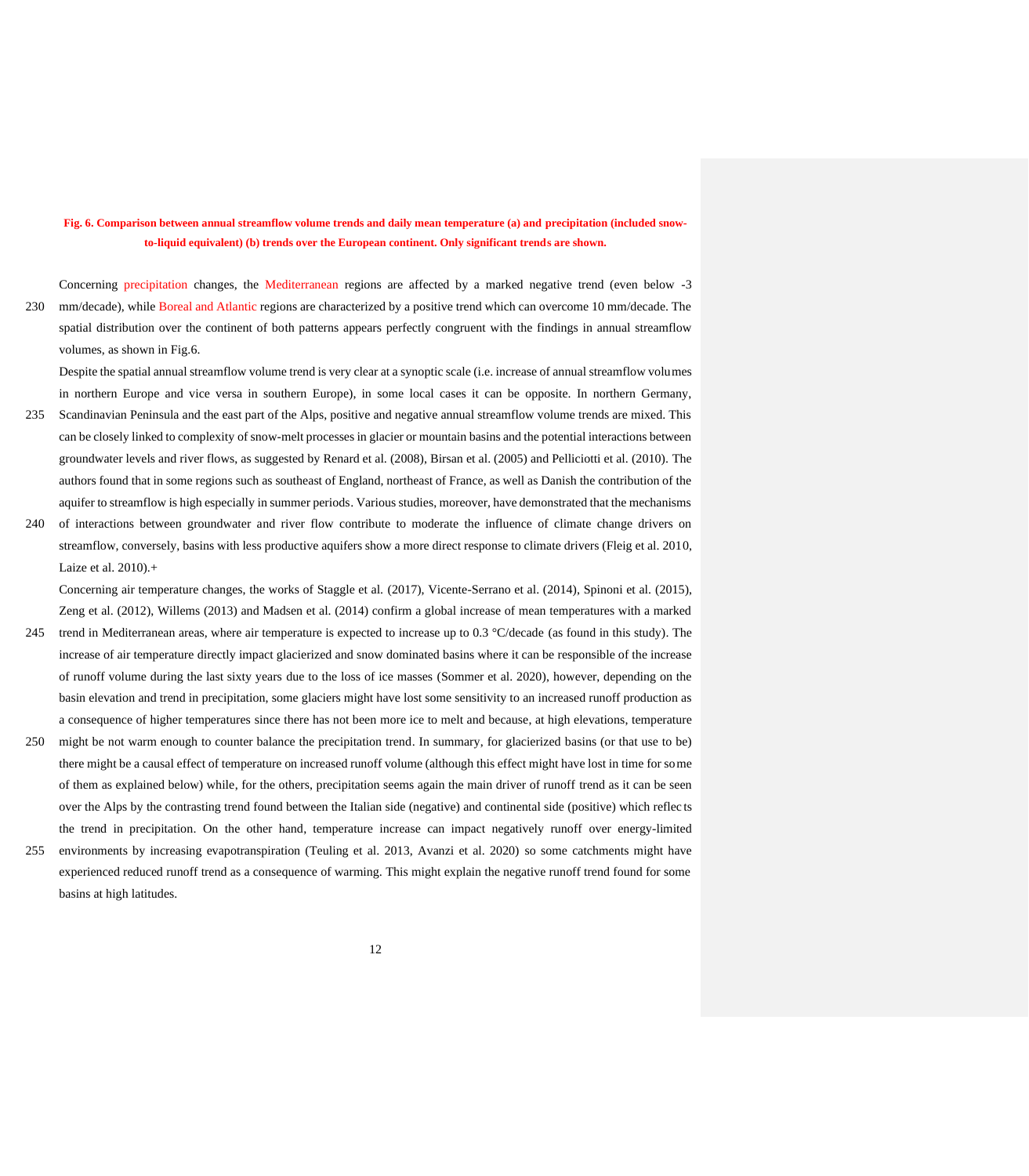# **3.2 Annual streamflow volume trend in Mediterranean area**

- Focusing on the main Mediterranean river catchments (according with European Environmental Agency classification), the 260 number of stations with positive and negative Theil-Sen's slope for each catchment was computed, and the results are reported in Fig. 7. In all main river basins in Spain, France and Italy prevails negative trends of annual streamflow volumes. The larger magnitude of negative annual streamflow volume trends is found in Garonne and Rhone river basins, respectively, of about - 2.2  $10^3$  m<sup>3</sup>/(km<sup>2</sup> year) and -3  $10^3$  m<sup>3</sup>/(km<sup>2</sup> year). No basin with marked artefact trends is found as demonstrated by the very close distance of the 25th and 75th percentiles from the median slope value, confirming, thus, trend homogeneities inside each 265 basin.
- 

Negative trend over the entire Mediterranean basin is also confirmed by the analysis performed on the mean annual streamflow volume produced in this area. The annual streamflow volumes of each station were standardized by their mean value, and then the standardized annual streamflow volumes of all stations were averaged. The result is reported in Fig. 8, where the standardized annual streamflow volumes smoothed by a simple rolling average with a sliding window of 5-year length is

- 270 shown along with the  $25<sup>th</sup>$  and 75<sup>th</sup> percentile trends. When standardized annual streamflow volume is greater than 1 it means that the annual streamflow volume is greater than the average of annual streamflow volumes, vice versa if standardized annual streamflow volume is lower than 1. The former case can be considered as a positive signal of annual streamflow volume exceedance, whereas in the latter an annual streamflow volume deficit. Fig. 8 shows a change in the annual streamflow volume pattern between 1980 and 1985 moving from positive to negative availabilities with respect to the mean of annual streamflow
- 275 volume observations. This finding is consistent with the results found by Hannaford et al. (2013) on the marked decreasing of low flow regimes in southern Europe in the last thirty years as well as with the conclusions of the International Panel of Climate Change (IPCC) work on climate change prospective (IPPC 2007) which highlighted how in the Northern Hemisphere climate change effects in reducing water resource availability have increased notably from the post- 1980 period.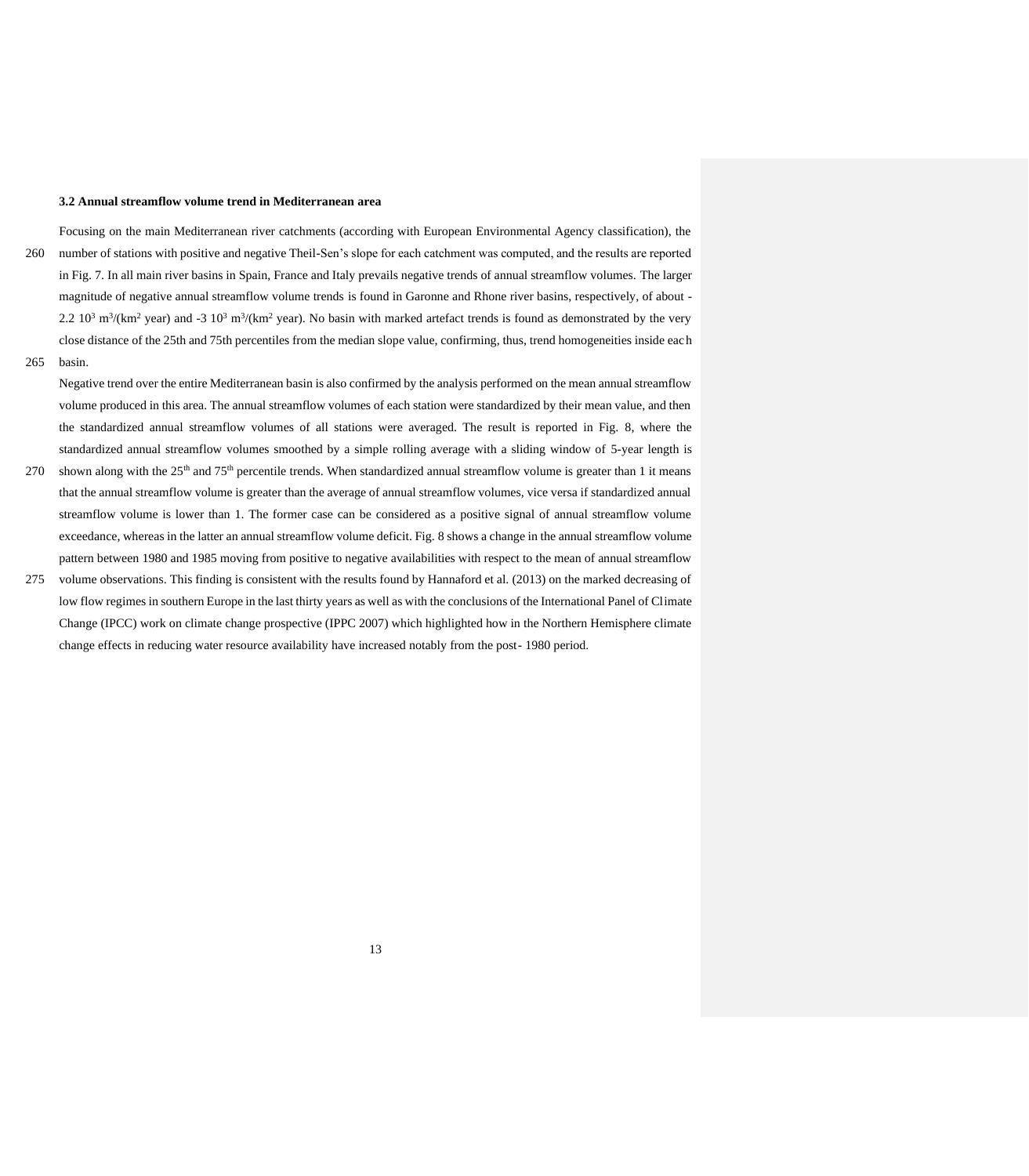

280 **Fig.7. Number of stations with positive and negative annual streamflow volume trends in the main Mediterranean river basins. Box plot of the Theil-Sen's slope for each catchment is also reported.** 



**Fig. 8. Standardized annual streamflow volume pattern from 1950 to 2013. Black line shows the simple rolling average of the**  285 **standardized annual streamflow volume behavior over the entire Mediterranean area. Red lines show the 25th and 75th percentiles of the standardized annual streamflow volume series.**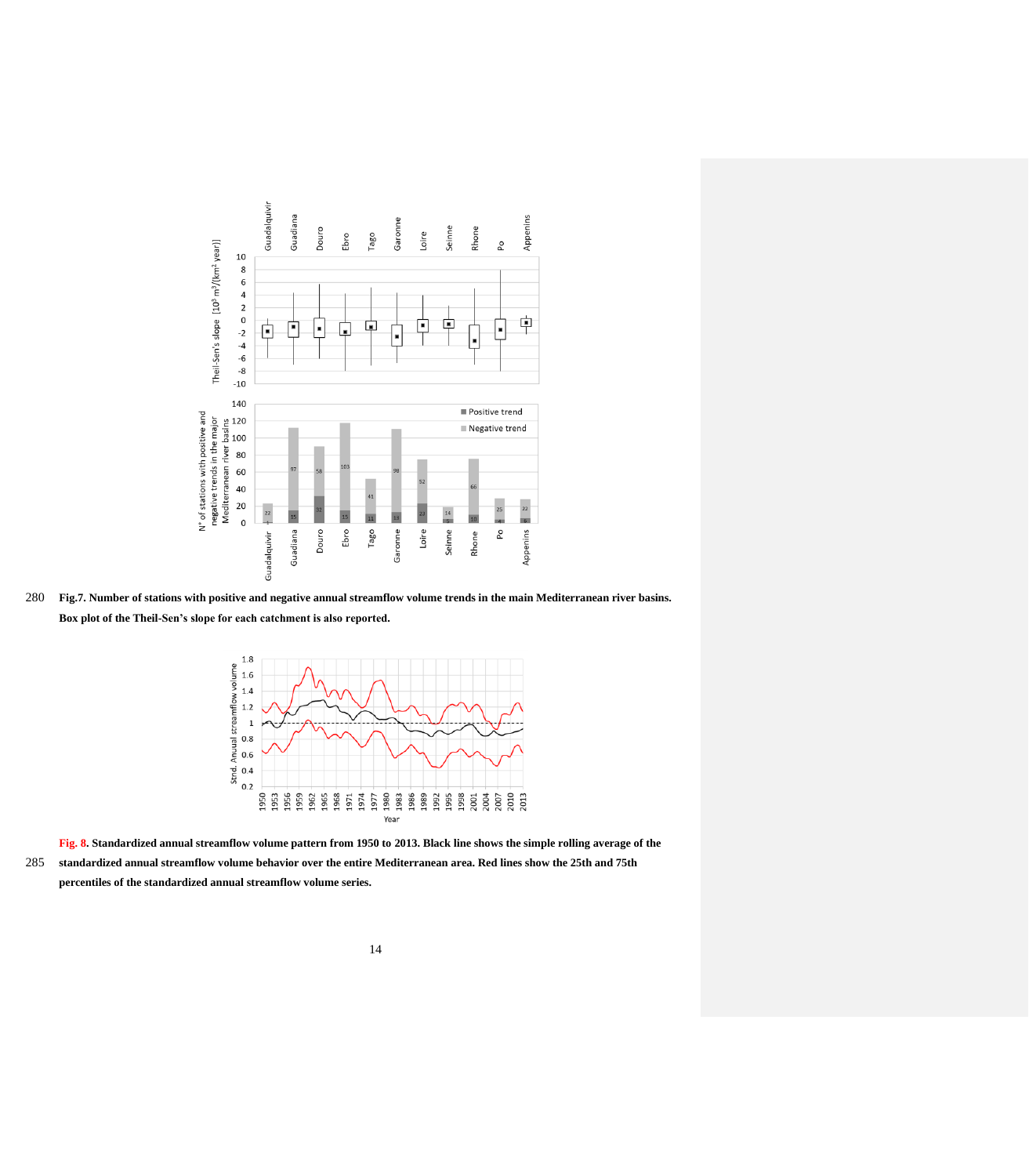# **4 Conclusions**

This study closes the gap between regional researches on annual streamflow volume trend and a continental-scale pattern of its spatio-temporal variability. Starting from a dataset constituted by more than 3.000 gauge stations over more than 40 290 countries across Europe, anomalies in annual streamflow volume were computed and Theil-Sen's line slope was evaluated for each catchment over a recorded period from 1950 to 2013. A clear and undisputed trend pattern in annual streamflow volumes is recognized by the statistical analysis, showing marked negative trends in Mediterranean areas and positive trends in northern regions of Europe. All main Mediterranean river basins reveal negative trends in annual streamflow volume with an expected decreasing in annual streamflow volume of about  $-1 \ 10^3 \ \text{m}^3/\text{(km}^2 \text{ year})$ . On the contrary, in northern regions of Europe, a

- 295 positive increase of annual streamflow volume is expected to be on average about  $0.5 \times 10^3 \text{ m}^3/\text{(km}^2 \text{ year})$ . This trend patterns agree with the increase of temperatures and the decreasing in precipitation volumes detected by long-period observations on European continent. Indeed, these observations confirm an increase in drought situations in the southern regions of Europe, whereas revel an increase of precipitation volumes and runoff production in the northern European countries. In the Mediterranean area, the effect of climate change caused an inversion of the annual streamflow volume availability with respect
- 300 to the mean of observations, i.e., from positive to negative values, starting from about 1985. In the recent 30-year period (1985- 2013), the streamflow volumes are consistently lower than the average availability of the period 1950-2013. The results of this study, therefore, can pave the way for more detailed quantitative analysis of annual streamflow volume variability (especially during different seasons) in order to meet the needs of managing water resources in agricultural, industrial and civil sectors.

#### 305

## **Acknowledgement**

This study was developed in the context of IrriGate project "Toward a smart and flexible irrigation management in gravity-fed irrigation contexts' funded by Regione Lombardia PSR 1.2.01 year 2019.

#### **References**

- 310Alfieri, L., Burek, P., Feyen, L., & Forzieri, G. (2015). Global warming increases the frequency of river floods in Europe. Hydrology and Earth System Sciences, 19(5), 2247-2260.
- Avanzi, F., Rungee, J., Maurer, T., Bales, R., Ma, Q., Glaser, S., Conklin, M., 2020. Climate elasticity of evapotranspiration shifts the water balance of Mediterranean climates during multi-year droughts. Hydrology and Earth System Sciences 24, 4317– 4337.<https://doi.org/10.5194/hess-24-4317-2020>
- 315Ban, N., Schmidli, J. & Schär, C. Heavy precipitation in a changing climate: does short-term summer precipitation increase faster? Geophys. Res. Lett. 42, 1165–1172 (2015).
	- Bard A, Renard B, Lang M, Giuntoli I, Korck J, Kobolsching G, Janza M, d'Amico M, Volken D (2015) Trends in the hydrologic regime of Alpine rivers. J Hydrol 529:1823–1837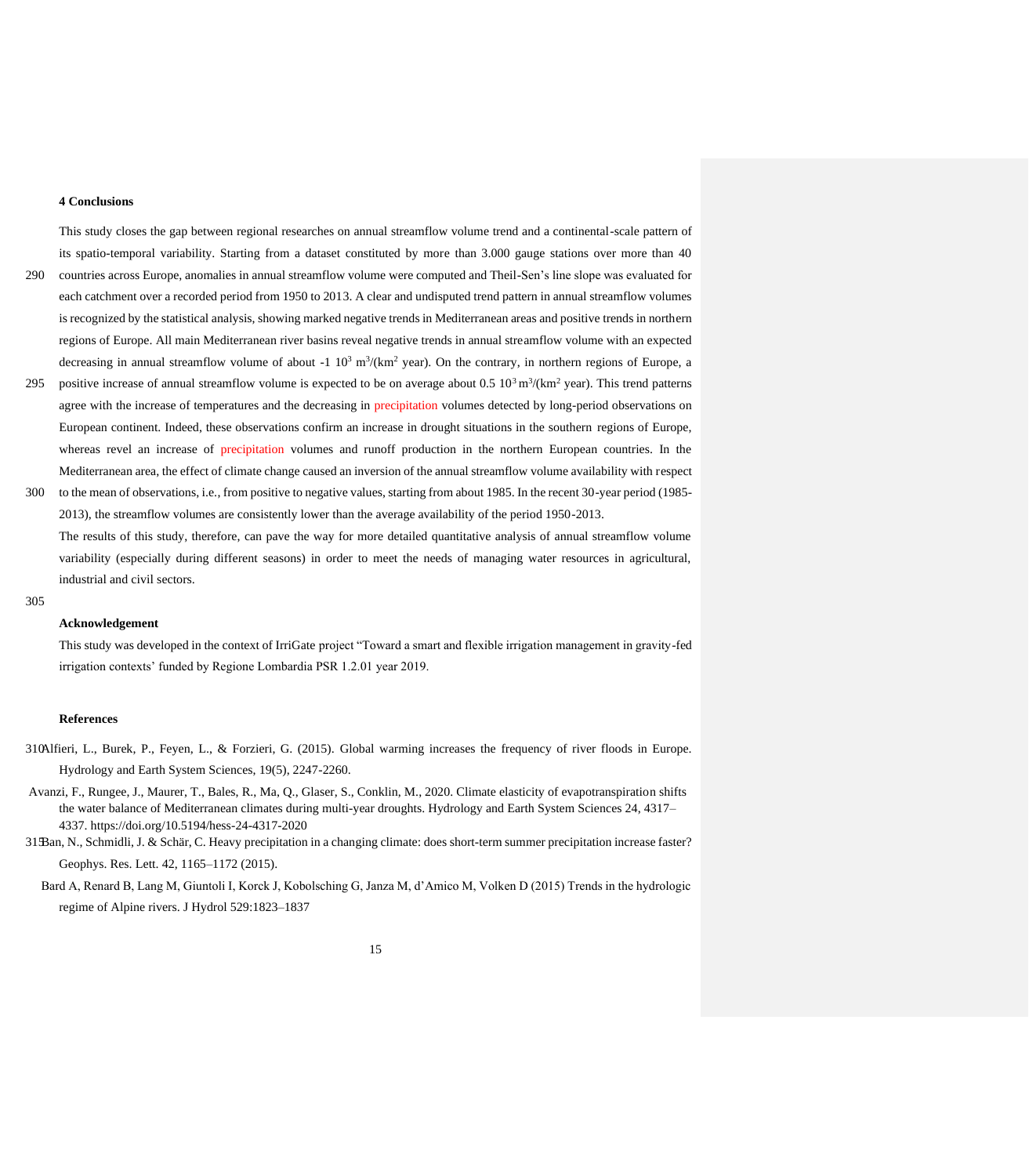Birsan, M.-V., Molnar, P., Burlando, P., and Pfaundler, M.: Streamflow trends in Switzerland, J. Hydrol., 314, 312–329, 2005. Blöschl, G., Hall, J., Viglione, A., Perdigão, R. A., Parajka, J., Merz, B., ... & Boháč, M. (2019). Changing climate both increases and decreases European river floods. Nature, 573(7772), 108-111. Bormann H, Pinter N (2017) Trends in low flows of German rivers since 1950: comparability of different low-flow indicators and 325 their spatial patterns. River Res Appl 33:1191–1204 Brooks, H. E. Severe thunderstorms and climate change. Atmos. Res. 123, 129–138 (2013) Burn DH, Hannaford J, Hodgkins GA, Whitfield PH, Thorne R, Marsh T (2012) Reference hydrologic networks II. Using reference hydrologic networks to assess climate-driven changes in streamflow. Hydrol Sci J 57(8):1580–1593 Casanueva et al., "Variability of Extreme Precipitation over Europe and Its Relationships with Teleconnection Patterns"; A. K. 330 Fleig et al., "Attribution of European Precipitation and Temperature Trends to Changes in Synoptic Circulation,"Hydrology and Earth System Sciences 19, no. 7 (July 13, 2015): 3093–3107, doi:10.5194/hess-19-3093-2015. Ceola, S., A. Montanari, and D. Koutsoyiannis (2014), Towards a theoretical framework for integrated modelling of hydrological and societal change, WIREs Water, 1, 427–438, doi:10.1002/wat2.1038. Cohn TA, Lins HF (2005) Nature's style: naturally trendy. Geophys Res Lett 32(23):L23402 335Cox, D.R. and Stuart, A. (1955). Some quick sign tests for trend in location and dispersion. Biometrika 42, 80-95. Dai, A., Qian, T., Trenberth, K. E., and Milliman, J. D.: Changes in continental freshwater discharge from 1948 to 2004, J. Climate, 22, 2773–2791, 2009. Daniela Jacob et al., "EURO-CORDEX: New High-Resolution Climate Change Projections for European Impact Research,"Regional Environmental Change 14, no. 2 (2014): 563–78, doi:10.1007/s10113-013-0499-2. 340Demeterova, B. and Skoda, P.: Low flows in selected streams of Slovakia, J. Hydrol. Hydromech., 57, 55–69, 2009. Demeterova, B. and Skoda, P.: Minimal discharges at Slovak rivers in the period 1961–2000 at the stations of the National Climate Programme, Meteorol. J., 8, 155–163, 2005.

Bertola, M., Viglione, A., Hall, J., and Blöschl, G.: Flood trends in Europe: are changes in small and big floods different?, Hydrol.

320 Earth Syst. Sci. Discuss., https://doi.org/10.5194/hess-2019-523, in review, 2019.

Fiala, T., Ouarda, T. B. M. J., and Hladn´y, J.: Evolution of low flows in the Czech Republic, J. Hydrol., 393, 206–218, 2010.

Fiala, T.: Statistical characteristics and trends of mean annual and monthly discharges of Czech rivers in the period 1961–2005, J.

- 345 Hydrol. Hydromech., 56, 133–140, 2008.
	- Fleig, A. K., Tallaksen, L. M., Hisdal, H., and Hannah, D. M.: Regional hydrological drought in north-western Europe: linking a new Regional Drought Area Index with weather types, Hydrol. Process., in press, 24, doi:10.1002/hyp.7644, 2010.
	- Gudmundsson, L., Seneviratne, S. I., & Zhang, X. (2017). Anthropogenic climate change detected in European renewable freshwater resources. Nature Climate Change, 7(11), 813.
- 350Haddeland, I., Clark, D. B., Franssen, W., Ludwig, F., Voß, F., Arnell, N. W., Bertrand, N., Best, M., Folwell, S., Gerten, D., Gomes, S., Gosling, S. N., Hagemann, S., Hanasaki, N., Harding, R., Heinke, J., Kabat, P., Koirala, S., Oki, T., Polcher, J.,

**ha formattato:** Inglese (Regno Unito)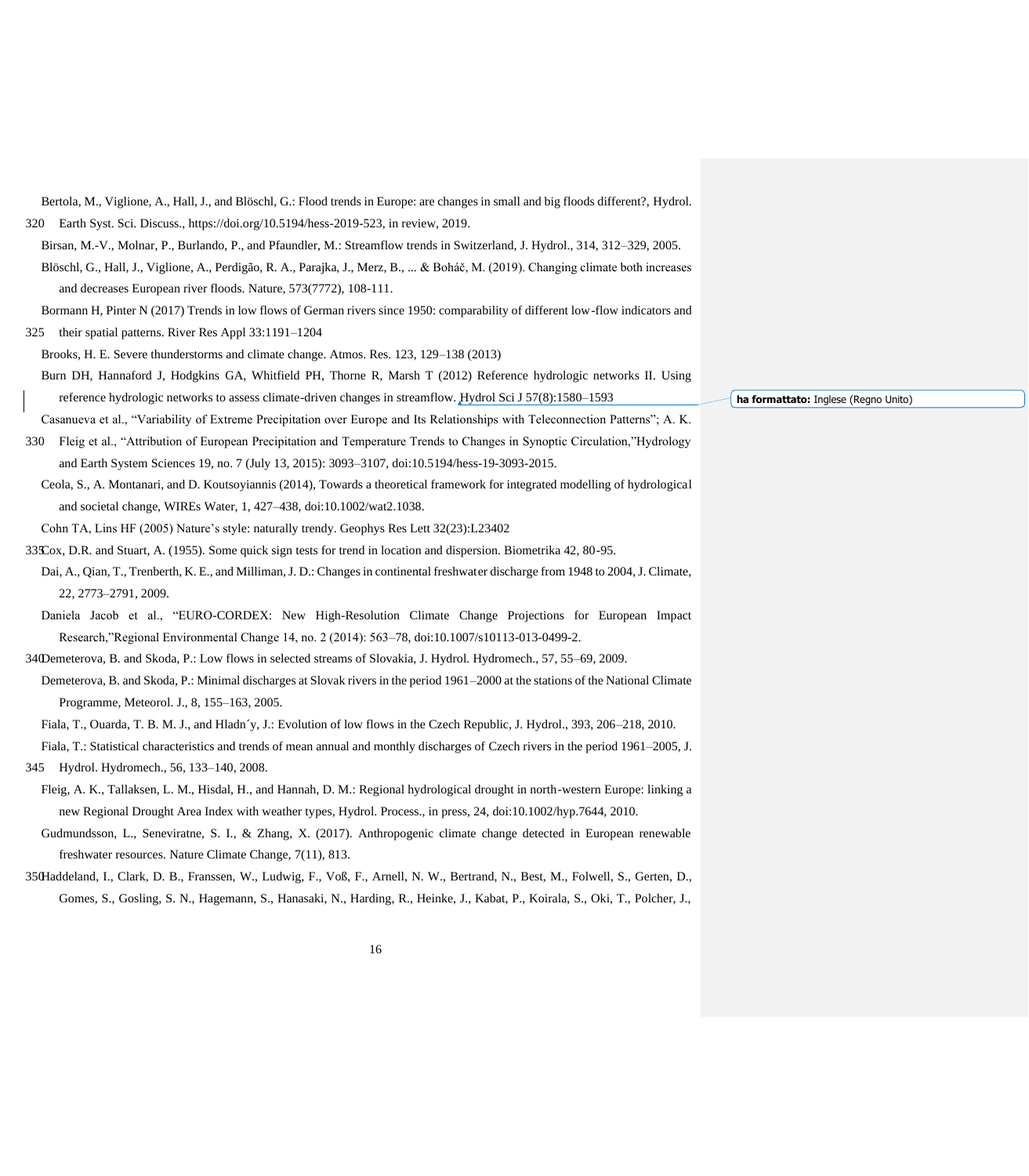Stacke, T., Viterbo, P., Weedon, G. P., and Yeh, P.: Multi-model estimate of the global water balance: setup and first results, J. Hydrometeorol., submitted, 2010.

Hall, J., Arheimer, B., Borga, M., Brázdil, R., Claps, P., Kiss, A., Kjeldsen, T. R., Kriauciuniene, J., Kundzewicz, Z. W., Lang,

- 355 M., Llasat, M. C., Macdonald, N., McIntyre, N., Mediero, L., Merz, B., Merz, R., Molnar, P., Montanari, A., Neuhold, C., Parajka, J., Perdigão, R. A. P., Plavcová, L., Rogger, M., Salinas, J. L., Sauquet, E., Schär, C., Szolgay, J., Viglione, A., Blöschl, G. (2014). Understanding flood regime changes in Europe: a state of the art assessment. Hydrol. Earth Syst. Sci., 18, 2735–2772. doi:10.5194/hess-18-2735-2014
- Hannaford, J., Buys, G., Stahl, K., & Tallaksen, L. M. (2013). The influence of decadal-scale variability on trends in long European 360 streamflow records. Hydrology and Earth System Sciences, 17(7), 2717-2733.
- Hannaford, J., Lloyd-Hughes, B., Keef, C., Parry, S., and Prudhomme, C.: Examining the large-scale spatial coherence of European drought using regional indicators of rainfall and streamflow deficit, Hydrol. Process., in press, doi:10.1002/hyp.7725, 2010.

Hannah, D. M., Demuth, S., Lanen van, H. A. J., Looser, U., Prudhomme, C., Rees, G., Stahl, K., and Tallaksen, L. M.: Large-

- 365 scale river flow archives: importance, current status and future needs, Invited Commentary, Hydrol. Process., in press, doi:10.1002/hyp.7794, 2010.
- Hisdal, H., Holmqvist, E., J´onsd´ottir, J. F., J´onsson, P., J¨arvet, A., Lindstr¨om, G., Kolcova, T., Kriauciuniene, J., Kuusisto, E., Lizuma, L., Meilutyte-Barauskiene, D., Reihan, A., and Roald, L. A.: Climate change signals in streamflow data in the Nordic and Baltic region, in: Proceedings of the Third International Conference on Climate and Water, edited by: Heinonen,

370 M., 3– 6 September 2007, SYKE, Helsinki, Finland, 182–187, 2007.

- Hisdal, H., Stahl, K., Tallaksen, L. M., and Demuth, S.: Have droughts in Europe become more severe or frequent?, Int. J. Climatol., 21, 317–333, 2001.
- Hodgkins, G. A., Whitfield, P. H., Burn, D. H., Hannaford, J., Renard, B., Stahl, K., ... & Wilson, D. (2017). Climate-driven variability in the occurrence of major floods across North America and Europe. Journal of Hydrology, 552, 704-717
- 375Ilnicki P, Farat R, Go´recki K, Lewandowski P (2014) Impact of climatic change on river discharge in the driest region of Pol and. Hydrol Sci J 59(6):1117–1134
	- IPCC: Climate Change 2007: The Physical Science Basis. Contribution of Working Group I to the Fourth Assessment Report of the Intergovernmental Panel on Climate Change, edited by: Solomon, S., Qin, D., Manning, M., Chen, Z., Marquis, M., Averyt, K. B., Tignor, M., and Miller, H. L., Cambridge University Press, Cambridge, UK and New York, NY, USA, 996 pp., 2007.

380Kendall, M.G., 1975. Multivariate analysis. London: Griffin.

- KLIWA: Langzeitverhalten der mittleren Abfl¨usse in Baden- W¨urttemberg und Bayern, Karlsruhe, <http://www.kliwa.de/> download/KLIWAHeft3.pdf, last access: 27 November 2010, 93 pp., 2003.
- Koutsoyiannis D, Montanari A (2007) Statistical analysis of hydroclimatic time series: uncertainty and insights. Water Resour Manag 43:W05429.<https://doi.org/10.1029/2006WR005592>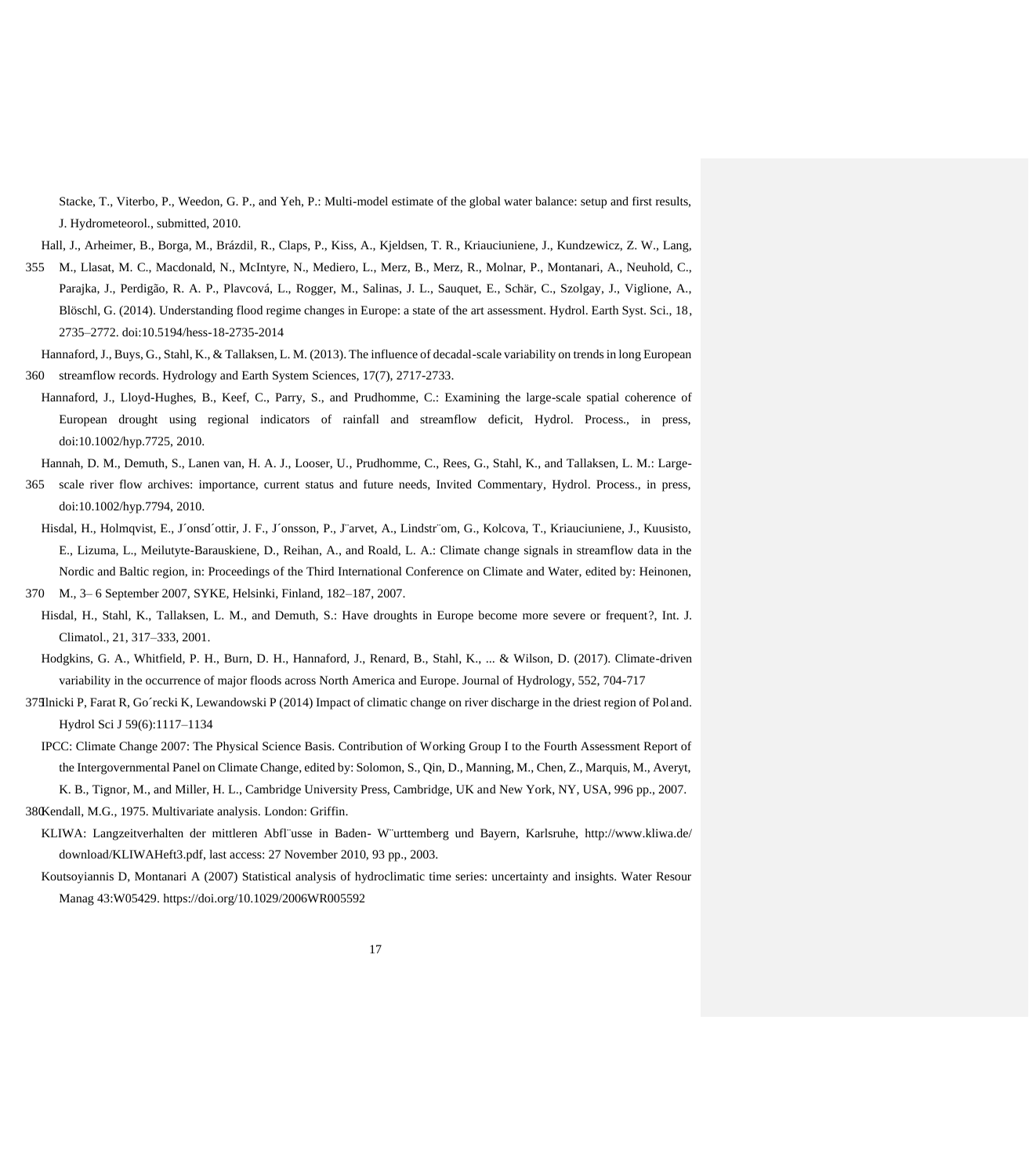- 385Khaliq, M. N., Ouarda, T. B. M. J., Gachon, P., Sushama, L., & St-Hilaire, A. (2009). Identification of hydrological trends in the presence of serial and cross correlations: A review of selected methods and their application to annual flow regimes of Canadian rivers. Journal of Hydrology, 368(1-4), 117-130.
- Kulkarni, A., von Storch, H., 1995. Monte Carlo experiments on the effect of serial correlation on the Mann–Kendall test of trend. Meteorol. Z. 4 (2), 82–85.
- 390Kundzewicz ZW, Robson AJ (2004) Change detection in river flow records—review of methodology. Hydrol Sci J 49(1):7–19 Kundzewicz, Z. W., Graczyk, D., Maurer, T., Pińskwar, I., Radziejewski, M., Svensson, C., & Szwed, M. (2005). Trend detection in river flow series: 1. Annual maximum flow/Détection de tendance dans des séries de débit fluvial: 1. Débit maximum annuel. Hydrological Sciences Journal, 50(5).

La Jeunesse, I., Bressers, H., & Browne, A. (2019). What Could Change Drought Governance in Europe? A Comparative Analysis

- 395 between Two Case Studies in France and the UK. Facing Hydrometeorological Extreme Events: A Governance Issue, 301- 311.
- Laiz´e, C. R. L. and Hannah, D. M.: Modification of climate-river flow associations by basin properties, J. Hydrol., 389, 186–204, 2010.
- M R Haylock et al., "A European Daily High-Resolution Gridded Data Set of Surface Temperature and Precipitation for 1950– 400 2006,"Journal of Geophysical Research 113, no. D20 (2008): D20119, doi:10.1029/2008JD010201.
- Madsen, H., Lawrence, D., Lang, M., Martinkova, M., & Kjeldsen, T. R. (2014). Review of trend analysis and climate change projections of extreme precipitation and floods in Europe. Journal of Hydrology, 519, 3634-3650.
- Manabe, S., Wetherald, R. T., Milly, P. C. D., Delworth, T. L. & Stouffer, R. J. Century-scale change in water availability: CO2 quadrupling experiment. Clim. Change 64, 59–-76 (2004).
- 405Masseroni, D., Ricart, S., de Cartagena, F., Monserrat, J., Gonçalves, J., de Lima, I., ... & Gandolfi, C. (2017). Prospects for improving gravity-fed surface irrigation systems in Mediterranean European contexts. Water, 9(1), 20.
	- Mediero, L., Santillán, D., Garrote, L. & Granados, A. Detection and attribution of trends in magnitude, frequency and timing of floods in Spain. J. Hydrol. 517, 1072–1088 (2014).

Milliman, J. D., Farnsworth, K. L., Jones, P. D., Xu, K. H., and Smith, L. C.: Climatic and anthropogenic factors affecting river 410 discharge to the global ocean, 1951–2000, Global Planet. Change, 62, 187—194, 2008.

- Milly, P. C. D., Dunne, K. A., and Vecchia, A. V.: Global pattern of trends in streamflow and water availability in a changing climate, Nature, 438, 347–350, 2005.
- Morice, C.P., Kennedy, J.J., Rayner, N.A. and Jones, P.D., 2012: Quantifying uncertainties in global and regional temperature change using an ensemble of observational estimates: the HadCRUT4 dataset. Journal of Geophysical Research, 117, 415 D08101[,doi:10.1029/2011JD017187](http://onlinelibrary.wiley.com/doi/10.1029/2011JD017187/abstract)
- Murphy C, Harrigan S, Hall J, Wilby RL (2013) Climate-driven trends in mean and high flows from a network of reference stations in Ireland. Hydrol Sci J 58(4):755–772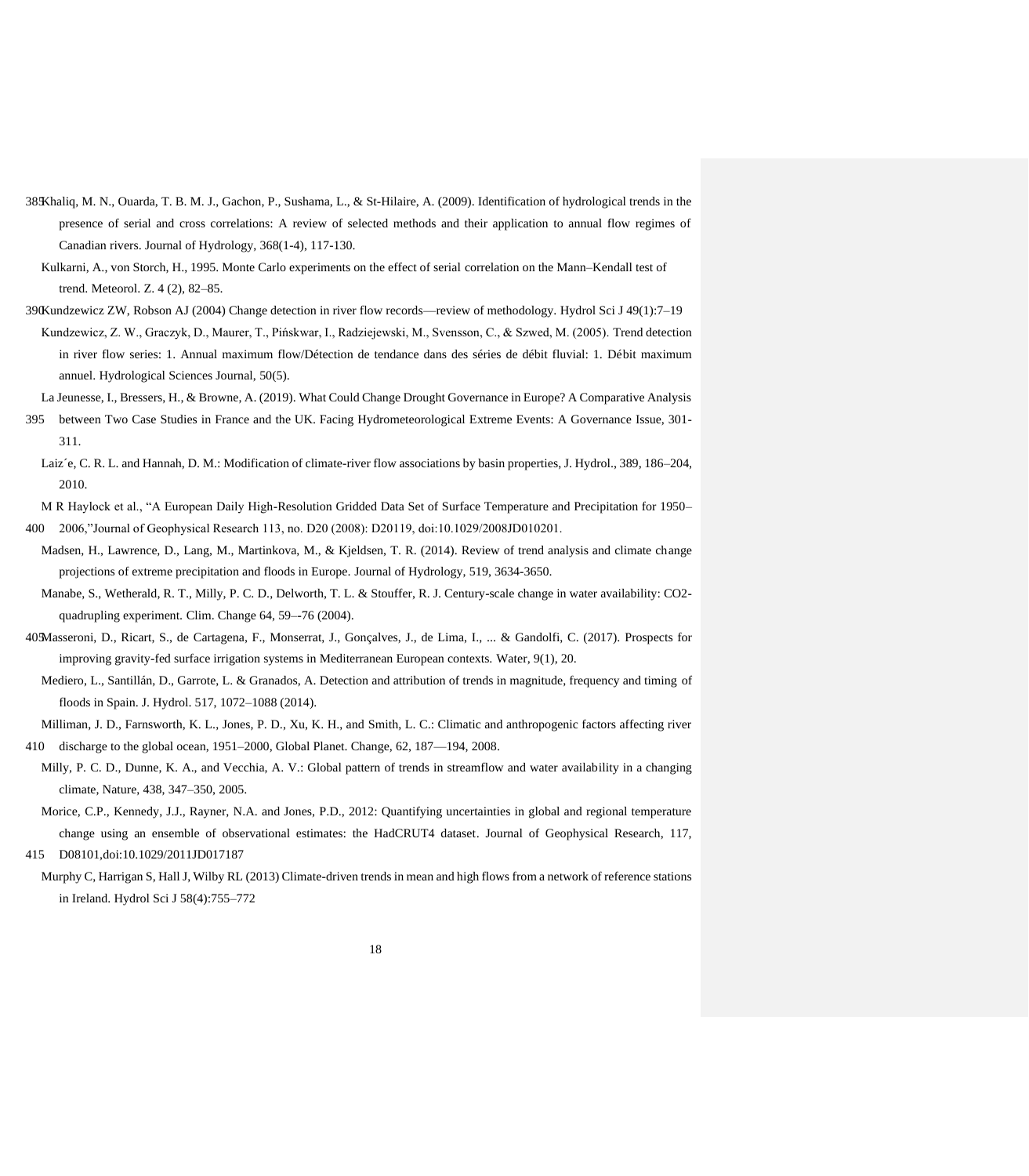- Pandžić, K., & Trninić, D. (1992). Principal component analysis of a river basin discharge and precipitation anomaly fields associated with the global circulation. Journal of Hydrology, 132(1-4), 343-360.
- 420Pellicciotti, F., Bauder, A., and Parola, M.: Effect of glaciers on streamflow trends in the Swiss Alps, Water Resour Res., 46, W10522, doi:10.1029/2009WR009039, 2010.
	- Piniewski, M., Marcinkowski, P., & Kundzewicz, Z. W. (2018). Trend detection in river flow indices in Poland. Acta Geophysica, 66(3), 347-360.

Renard, B., Lang, M., Bois, P., Dupeyrat, A., Mestre, O., Niel, H., Sauquet, E., Prudhomme, C., Parey, S., Paquet, E., Neppel, L.,

- 425 and Gailhard, J.: Regional methods for trend detection: assessing field significance and regional consistency, Water Resour. Res., 44, W08419, doi:10.1029/2007WR006268, 2008.
	- Rogger, M. et al. Land use change impacts on floods at the catchment scale: challenges and opportunities for future research. Wat. Resour. Res. 53, 5209–5219 (2017).

Schmocker-Fackel, P. and Naef, F.: More frequent flooding? Changes in flood frequency in Switzerland since 1850, J. Hydrol., 430 381, 1–8, doi:10.1016/j.jhydrol.2009.09.022, 2010.

- Sen PK (1968) Estimates of the regression coefficient based on Kendall's tau. J Am Stat Assoc 63(324):1379–1389. [https://doi.](https://doi/) org/10.2307/2285891
- Shorthouse, C. A. and Arnell, N. W.: Spatial and temporal variability on European river flows and the North Atlantic Oscillation, FRIEND'97 – Regional Hydrology: Concepts and Models for Sustainable Water Resource Management, IAHS-AISH P., 246, 435 77–85, 1997.
- Spinoni, J., Naumann, G., Vogt, J. & Barbosa, P. European drought climatologies and trends based on a multi-indicator approach. Global and Planetary Change 127, 50–57, https://doi.org/10.1016/j.gloplacha.2015.01.012 (2015).
- Stagge, J. H., Kingston, D. G., Tallaksen, L. M., & Hannah, D. M. (2017). Observed drought indices show increasing divergence across Europe. Scientific reports, 7(1), 14045.
- 440Stahl, K., Hisdal, H., Hannaford, J., Tallaksen, L., Van Lanen, H., Sauquet, E., ... & Jordar, J. (2010). Streamflow trends in Europe: evidence from a dataset of near-natural catchments. Hydrology and Earth System Sciences, 14, p-2367.
- Stahl, K., Tallaksen, L. M., Hannaford, J., & Van Lanen, H. A. J. (2012). Filling the white space on maps of European runoff trends: estimates from a multi-model ensemble. Hydrology and Earth System Sciences, 16(7), 2035-2047.
- Sommer, C., Malz, P., Seehaus, T. C., Lippl, S., Zemp, M., & Braun, M. H. (2020). Rapid glacier retreat and downwasting 445 throughout the European Alps in the early 21 st century. Nature communications, 11(1), 1-10.
- Steirou LG, Gerlitz L, Apel H, Merz B (2017) Links between largescale circulation patterns and streamflow in Central Europe: a review. J Hydrol 549:484–500

Theil, H.: A rank-invariant method of linear and polynomial regression analysis, Indagat. Math. New Ser., 12, 85–91, 1950.

Urbonas, B., & Stahre, P. (1993). Stormwater: best management practices and detention for water quality, drainage, and CSO 450 management.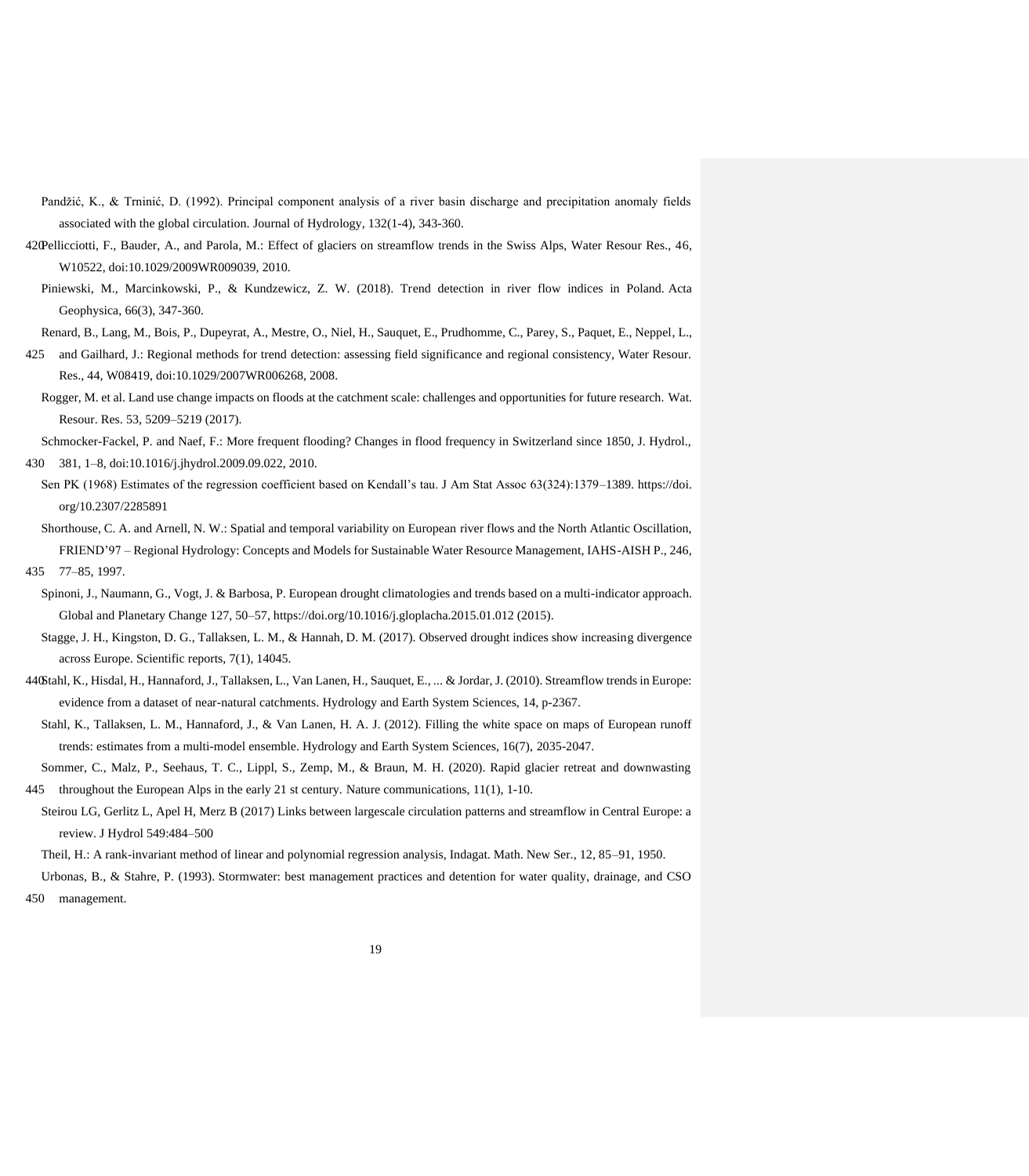- Teuling, A.J., Van Loon, A.F., Seneviratne, S.I., Lehner, I., Aubinet, M., Heinesch, B., Bernhofer, C., Grünwald, T., Prasse, H., Spank, U., 2013. Evapotranspiration amplifies European summer drought: EVAPOTRANSPIRATION AND SUMMER DROUGHTS DROUGHTS. Geophys. Res. Lett. 40, 2071–2075.<https://doi.org/10.1002/grl.50495>
- Teuling, A. J., De Badts, E. A., Jansen, F. A., Fuchs, R., Buitink, J., Van Dijke, A. J. H., & Sterling, S. M. (2019). Climate change,
- 455 reforestation/afforestation, and urbanization impacts on evapotranspiration and streamflow in Europe. Hydrology and Earth System Sciences, 23(9), 3631-3652.
- Vicente-Serrano, S. M. et al. Evidence of increasing drought severity caused by temperature rise in southern Europe. Environmental Research Letters 9, 044001, https://doi.org/10.1088/1748-9326/9/4/044001 (2014).
- Viglione, A., Borga, M., Balanbanis, P., and Bl¨oschl, G.: Barriers to the exchange of hydrometeorological data in Europe: Results 460 from a survey and implications for data policy, J. Hydrol., 394, 63–77, 2010.
- Vogt, J. et al. A pan-European River and Catchment Database. Report No. EUR 22920 (Office for Official Publications of the European Communities, 2007).
- von Storch, H., 1995. Misuses of statistical analysis in climate research. In: von Storch, H., Navarra, A. (Eds.), Analysis of Climate Variability: Applications of Statistical Techniques. Springer-Verlag, Berlin, pp. 11–26.
- 465Willems, P. (2013). Multidecadal oscillatory behaviour of rainfall extremes in Europe. Climatic Change, 120(4), 931-944.
- Yue S, Wang C (2002) The Mann–Kendall test modified by effective sample size to detect trend in serially correlated hydrological series. Water Resour Manag 18:201–218.
- Yue, S., Pilon, P., 2004. Acomparison of the power of the t test, Mann–Kendall and bootstrap tests for trend detection. Hydrol. Sci. J. 49 (1), 21–37.
- 470Yue, S., Pilon, P., Phinney, B., 2003. Canadian stream flow trend detection: impacts of serial and cross-correlation. Hydrol. Sci. J. 48 (1), 51–63.
	- Zeng, Z. et al. Global evapotranspiration over the past three decades: estimation based on the water balance equation combined with empirical models. Environmental Research Letters 7, 014026, https://doi.org/10.1088/1748-9326/7/1/014026 (2012).
- Fernandez-Carrillo, A., de la Fuente, D., Rivas-Gonzalez, F. W., & Franco-Nieto, A. (2019, October). A Sentinel-2 unsupervised
- 475 forest mask for European sites. In Earth Resources and Environmental Remote Sensing/GIS Applications X (Vol. 11156, p. 111560Y). International Society for Optics and Photonics.
- Alexandersson, H.: A homogeneity test applied to precipitation data, J. Climatol., 6(6), 661–675, doi:10.1002/joc.3370060607, 1986.
- Buishand, T. A.: Some methods for testing the homogeneity of rainfall records, Journal of Hydrology, 58(1–2), 11–27, 480 doi:10.1016/0022-1694(82)90066-X, 1982.
- Buishand, T. A.: Tests for detecting a shift in the mean of hydrological time series, Journal of Hydrology, 73(1–2), 51–69, doi:10.1016/0022-1694(84)90032-5, 1984.

**ha formattato:** Olandese (Paesi Bassi) **ha formattato:** Olandese (Paesi Bassi)